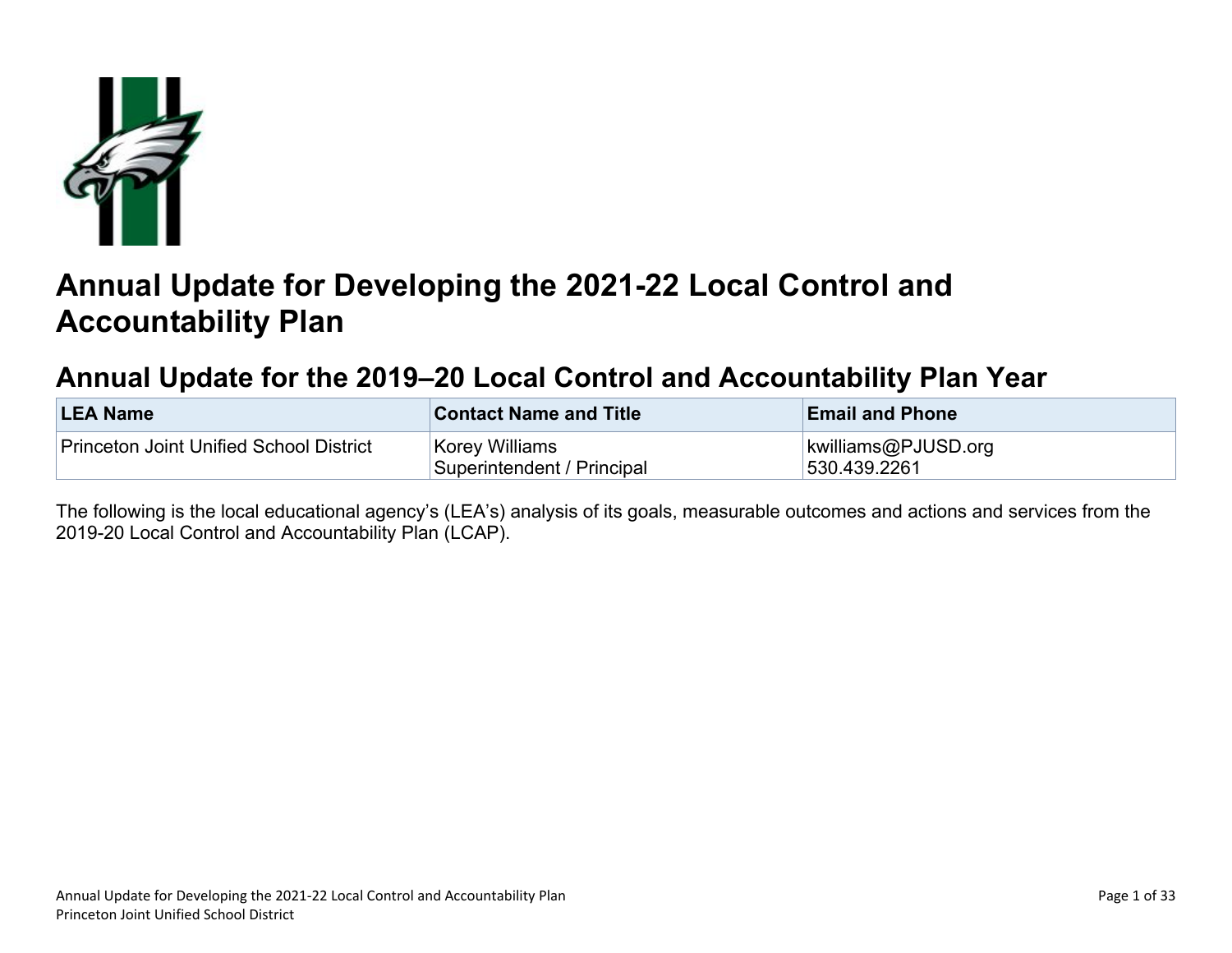# **Goal 1**

Conditions of Learning: Princeton Joint Unified School District will optimize the conditions of student learning by hiring, developing, and retaining highly competent, effective teachers who will provide instructional programs that are standards-aligned, intellectually challenging, and developmentally appropriate for all learners using appropriate instructional materials in well-maintained school facilities.

State and/or Local Priorities addressed by this goal:

State Priorities: Priority 1: Basic (Conditions of Learning) Priority 2: State Standards (Conditions of Learning) Priority 7: Course Access (Conditions of Learning)

Local Priorities:

#### **Annual Measurable Outcomes**

| <b>Expected</b>                                                                                                       | <b>Actual</b>                                                                                                             |
|-----------------------------------------------------------------------------------------------------------------------|---------------------------------------------------------------------------------------------------------------------------|
| <b>Metric/Indicator</b><br>Priority 1: Local Indicator/Teacher credential                                             | We started the year with 100% appropriately assigned. Due to<br>one mid-year resignation, we are now at 10 of 11 teachers |
| $19 - 20$<br>100% of teachers appropriately assigned.                                                                 |                                                                                                                           |
| <b>Baseline</b><br>100% of teachers appropriately assigned                                                            |                                                                                                                           |
| <b>Metric/Indicator</b><br>Priority 1: Local Indicator/ Instructional materials                                       | 100% of students have appropriate instructional materials                                                                 |
| $19 - 20$<br>Sufficient instructional materials will be available for all classes,<br>evidenced in board resolution.  |                                                                                                                           |
| <b>Baseline</b><br>Sufficient instructional materials are available for all classes,<br>evidenced in board resolution |                                                                                                                           |
| <b>Metric/Indicator</b><br>Priority 1: Local Indicator/ Facilities in good repair                                     | Overall rating of "Good"                                                                                                  |
| $19 - 20$                                                                                                             |                                                                                                                           |
| Annual Update for Developing the 2021-22 Local Control and Accountability Plan                                        | Page 2 of 33                                                                                                              |

Princeton Joint Unified School District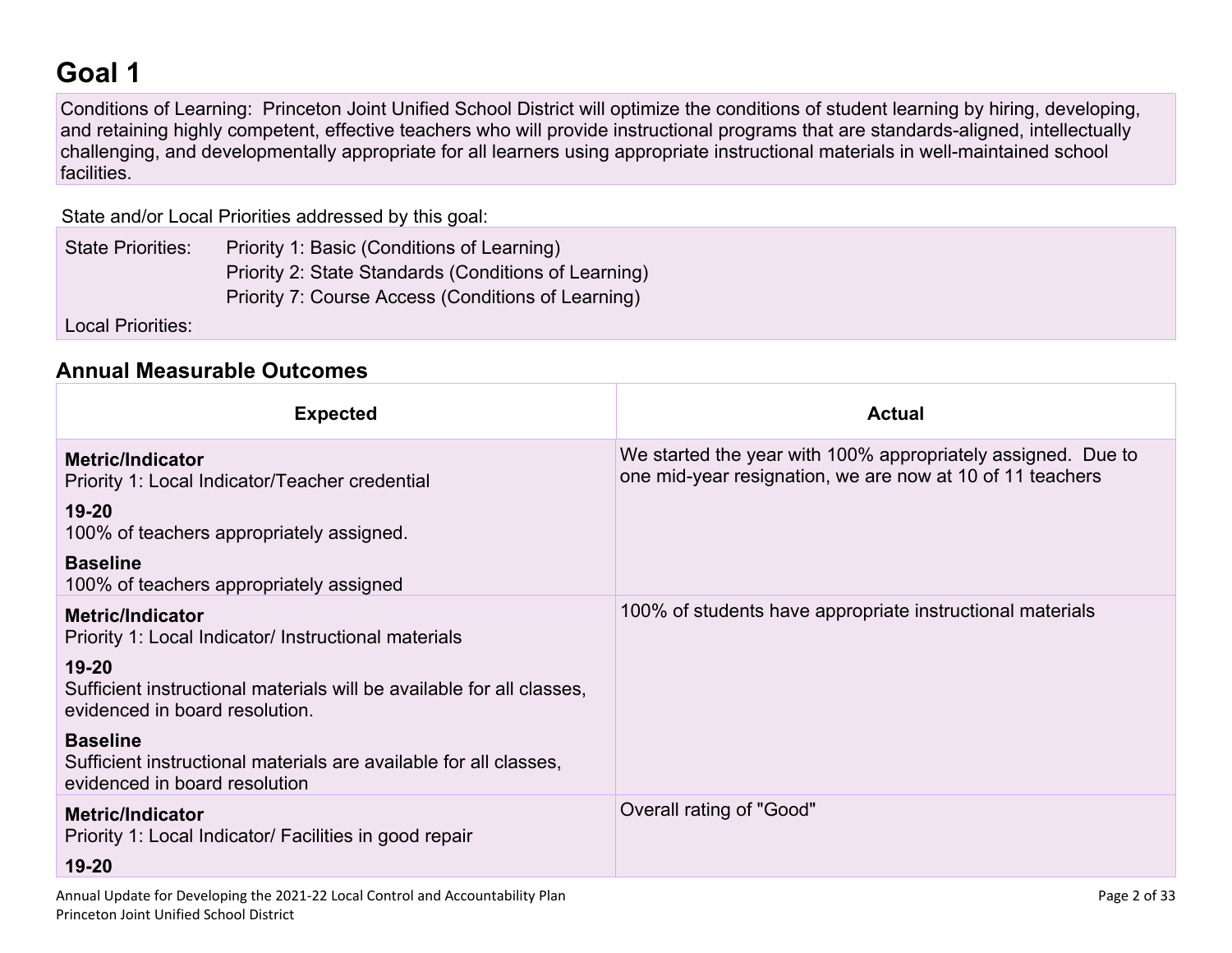| <b>Expected</b>                                                                                                                       | <b>Actual</b>                                                                      |
|---------------------------------------------------------------------------------------------------------------------------------------|------------------------------------------------------------------------------------|
| Facilities Inspection Tool Evaluation will indicate all facilities in<br>satisfactory repair.                                         |                                                                                    |
| <b>Baseline</b><br>Facilities Inspection Tool Evaluation indicates all facilities in<br>satisfactory repair.                          |                                                                                    |
| <b>Metric/Indicator</b><br>Priority 2: Local Indicator/Implementation of State<br><b>Standards/Local Evaluation Tool</b>              | All PJUSD teachers participate in standards-based professional<br>development.     |
| $19 - 20$<br>All PJUSD teachers will participate in standards-based<br>professional development.                                      |                                                                                    |
| <b>Baseline</b><br>All PJUSD teachers participate in standards-based professional<br>development.                                     |                                                                                    |
| <b>Metric/Indicator</b><br>Priority 7: Local Metric/Programs/services developed and<br>provided to unduplicated pupils                | ELD instruction provided to all ELD students.                                      |
| $19 - 20$<br>ELD instruction will be provided to all ELD students.                                                                    |                                                                                    |
| <b>Baseline</b><br>ELD instruction provided to all ELD students.                                                                      |                                                                                    |
| <b>Metric/Indicator</b><br>Priority 7: Local Metric/Programs/services developed and<br>provided to individuals with exceptional needs | Special Education services will be provided to all students<br>identified on IEPs. |
| $19 - 20$<br>Special Education services will be provided to all students<br>identified on IEPs.                                       |                                                                                    |
| <b>Baseline</b><br>Special Education services will be provided to all students<br>identified on IEPs.                                 |                                                                                    |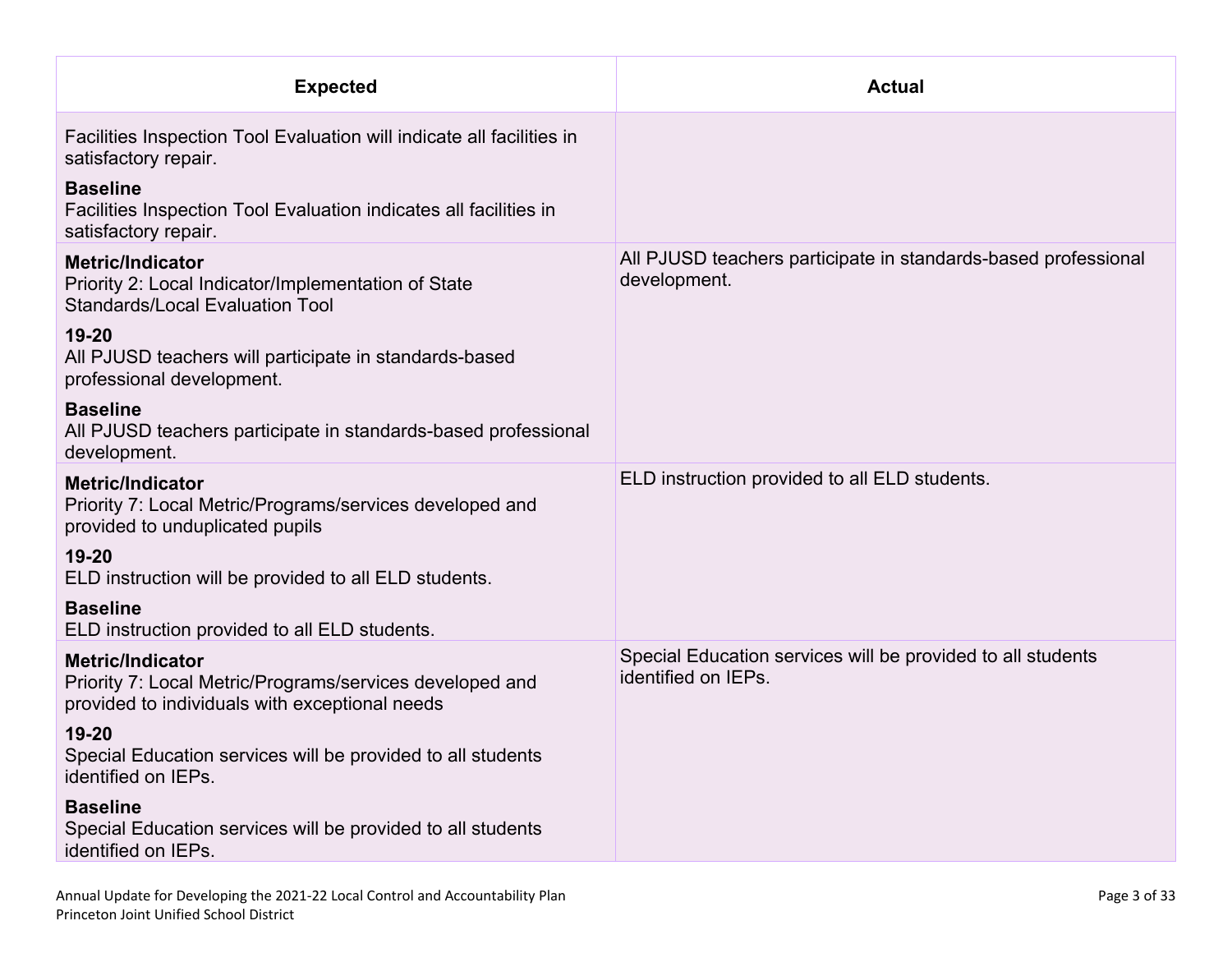| <b>Expected</b>                                                                                                                                                                                                                                                                | <b>Actual</b>                                                                                                                                                                          |
|--------------------------------------------------------------------------------------------------------------------------------------------------------------------------------------------------------------------------------------------------------------------------------|----------------------------------------------------------------------------------------------------------------------------------------------------------------------------------------|
| <b>Metric/Indicator</b><br>Priority 7: Local Metric/A broad course of study<br>19-20<br>Courses across TK-12 grades include all state required subject<br>areas. High school students have access to all courses required<br>for graduation and a variety of elective courses. | Courses across TK-12 grades include all state required subject<br>areas. High school students have access to all courses required<br>for graduation and a variety of elective courses. |
| <b>Baseline</b><br>Courses across TK-12 grades include all state required subject<br>areas. High school students have access to all courses required<br>for graduation and a variety of elective courses.                                                                      |                                                                                                                                                                                        |
| <b>Metric/Indicator</b><br>Priority 2: Local Indicator/Implementation of State<br>Standards/ELD                                                                                                                                                                                | ELD students at Princeton Elementary will be supported by a<br>bilingual paraprofessional, helping them access the CCSS and<br>ELD standards and gain English language proficiency.    |
| $19-20$<br>ELD students at Princeton Elementary will be supported by a<br>bilingual paraprofessional, helping them access the CCSS and<br>ELD standards and gain English language proficiency.                                                                                 |                                                                                                                                                                                        |
| <b>Baseline</b><br>ELD students at Princeton Elementary will be supported by a<br>bilingual paraprofessional, helping them access the CCSS and<br>ELD standards and gain English language proficiency.                                                                         |                                                                                                                                                                                        |

### **Actions / Services**

| <b>Planned</b>                                                                                                                                                | <b>Budgeted</b>                                                                                                                                           | <b>Actual</b>                                                                                                                                                                        |
|---------------------------------------------------------------------------------------------------------------------------------------------------------------|-----------------------------------------------------------------------------------------------------------------------------------------------------------|--------------------------------------------------------------------------------------------------------------------------------------------------------------------------------------|
| <b>Actions/Services</b>                                                                                                                                       | <b>Expenditures</b>                                                                                                                                       | <b>Expenditures</b>                                                                                                                                                                  |
| The District will ensure that all teachers are credentialed in their area of<br>instruction with direct support from the Glenn County Office of<br>Education. | Teacher Salaries 1000-1999:<br><b>Certificated Personnel Salaries</b><br>Base 601720<br>Certificated Benefits 3000-3999:<br>Employee Benefits Base 228924 | Teacher Salaries 1000-1999:<br><b>Certificated Personnel Salaries</b><br><b>LCFF Base 601720</b><br>Certificated Benefits 3000-3999:<br><b>Employee Benefits LCFF Base</b><br>228924 |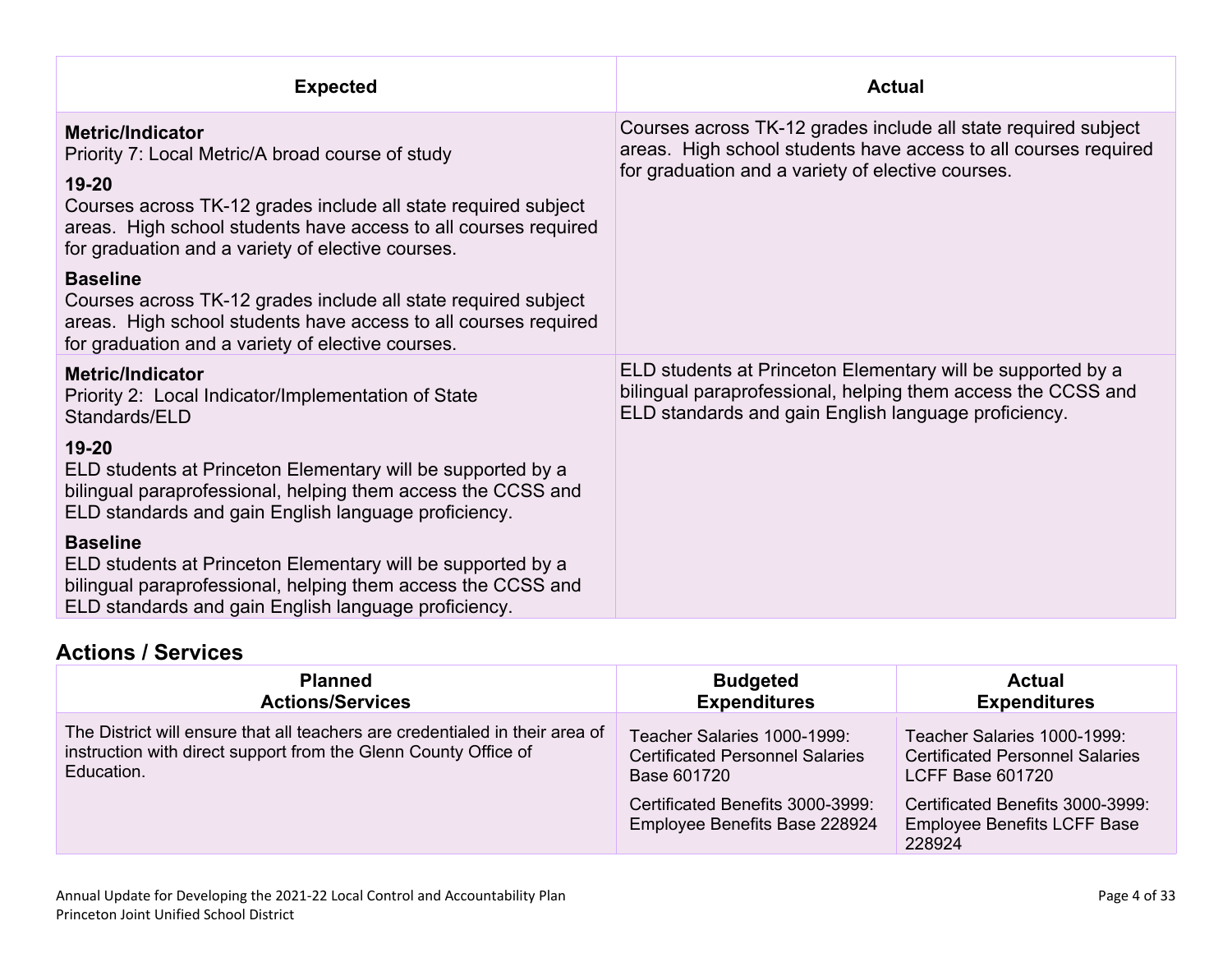| <b>Planned</b><br><b>Actions/Services</b>                                                                                                                                                                                                                                                                                                                                   | <b>Budgeted</b><br><b>Expenditures</b>                                                                                                           | <b>Actual</b><br><b>Expenditures</b>                                                                                                                         |
|-----------------------------------------------------------------------------------------------------------------------------------------------------------------------------------------------------------------------------------------------------------------------------------------------------------------------------------------------------------------------------|--------------------------------------------------------------------------------------------------------------------------------------------------|--------------------------------------------------------------------------------------------------------------------------------------------------------------|
| Beginning teachers will be supported through BTSA.                                                                                                                                                                                                                                                                                                                          | BTSA Support Costs 5000-5999:<br><b>Services And Other Operating</b><br>Expenditures Other 8800                                                  | BTSA Support Costs 5000-5999:<br>Services And Other Operating<br>Expenditures Other 8800                                                                     |
| The District will ensure that all students will have access to standards-<br>aligned instructional materials.                                                                                                                                                                                                                                                               | Curriculum purchase 4000-4999:<br><b>Books And Supplies Lottery</b><br>26163                                                                     | Curriculum Purchase 4000-4999:<br><b>Books And Supplies Lottery</b><br>26163                                                                                 |
| The District will ensure that all facilities are maintained and in good<br>repair.                                                                                                                                                                                                                                                                                          | Maintenance and operations<br>budget 2000-2999: Classified<br>Personnel Salaries Base 355338                                                     | Maintenance and operations<br>budget 2000-2999: Classified<br><b>Personnel Salaries LCFF Base</b><br>355338                                                  |
|                                                                                                                                                                                                                                                                                                                                                                             | Maintenance and operations<br>benefits 3000-3999: Employee<br>Benefits Base 119452                                                               | Maintenance and operations<br>budget 2000-2999: Classified<br><b>Personnel Salaries LCFF Base</b><br>119452                                                  |
|                                                                                                                                                                                                                                                                                                                                                                             | Maintenance and operations<br>services and other operating<br>expenditures 5000-5999: Services<br>And Other Operating<br>Expenditures Base 77126 | Maintenance and operations<br>services and other operating<br>expenditures 5000-5999: Services<br><b>And Other Operating</b><br>Expenditures LCFF Base 77126 |
| The District will ensure that all teachers have access to professional<br>development opportunities, minimally participating in the Glenn<br>Common to the Core All Staff Development Day. Professional<br>development opportunities will cover a variety of instructional needs<br>including Common Core, revised ELD standards, STEM, Career<br>Pathways, and technology. | Professional Development 5800:<br><b>Professional/Consulting Services</b><br>And Operating Expenditures Base<br>15800                            | Professional Development 5800:<br><b>Professional/Consulting Services</b><br><b>And Operating Expenditures</b><br>LCFF Base 15800                            |
| The District will ensure that all teachers are CLAD-certified and trained<br>in SDAIE methods; the Princeton Jr Sr High School master schedule<br>will reflect ELD periods.                                                                                                                                                                                                 | Professional Development 5000-<br>5999: Services And Other<br>Operating Expenditures Other 0                                                     | Professional Development 5000-<br>5999: Services And Other<br>Operating Expenditures Other 0                                                                 |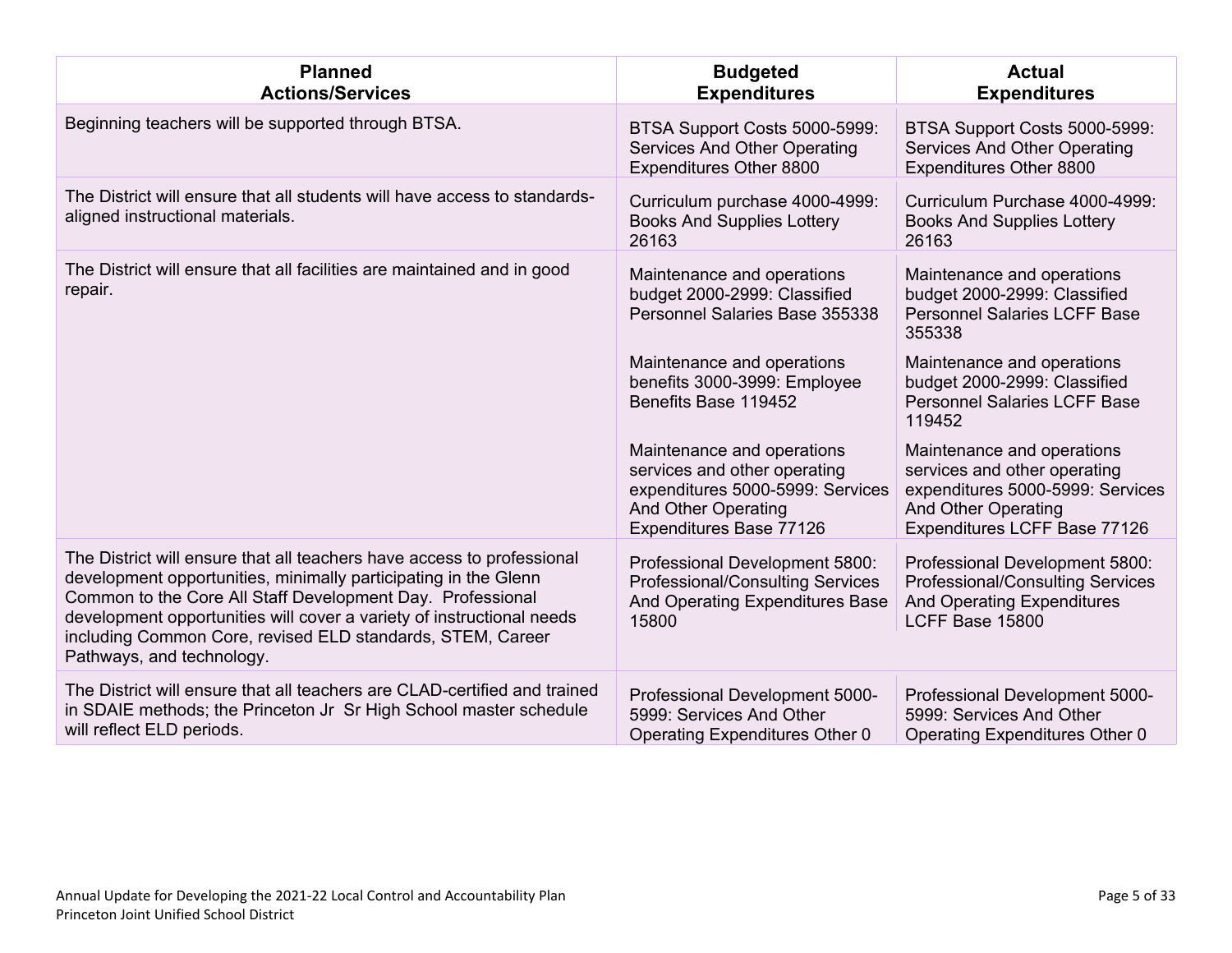### **Goal Analysis**

A description of how funds budgeted for Actions/Services that were not implemented were used to support students, families, teachers, and staff.

All actions were implemented with minor adjustments due to COVID19

A description of the successes and challenges in implementing the actions/services to achieve the goal.

COVID19 required minor adjustments to these actions but all actions were successfully implemented.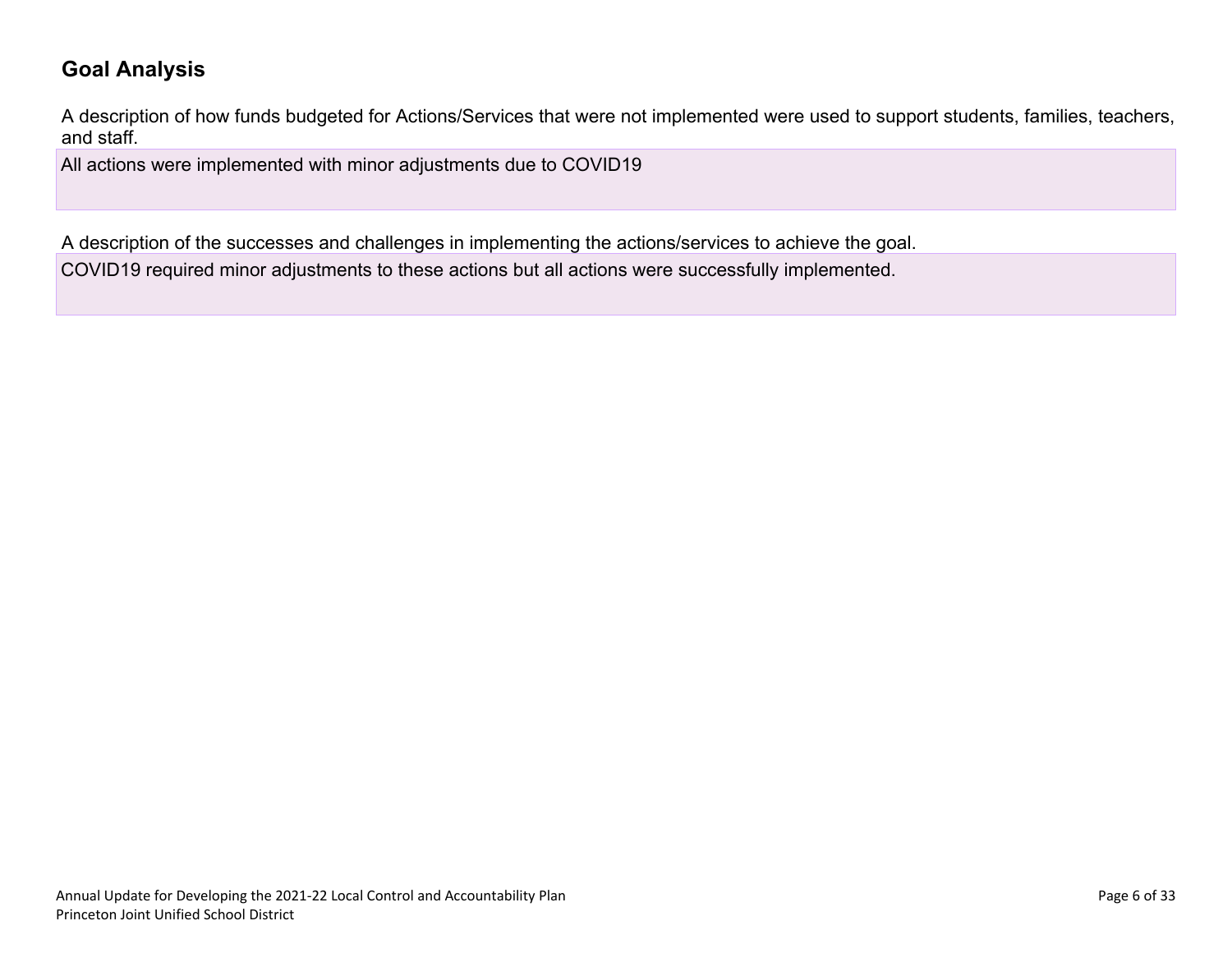# **Goal 2**

Pupil Outcomes: Princeton students will grow in knowledge and ability through a comprehensive course of study, which they will demonstrate through a variety of measures, including standardized tests, college and career preparedness, and English learner reclassification.

State and/or Local Priorities addressed by this goal:

| <b>State Priorities:</b> | Priority 4: Pupil Achievement (Pupil Outcomes)    |
|--------------------------|---------------------------------------------------|
|                          | Priority 8: Other Pupil Outcomes (Pupil Outcomes) |

Local Priorities:

#### **Annual Measurable Outcomes**

| <b>Expected</b>                                                                                                                  | <b>Actual</b>                                                                    |
|----------------------------------------------------------------------------------------------------------------------------------|----------------------------------------------------------------------------------|
| <b>Metric/Indicator</b><br>Priority 4: State Indicator/Academic Indicator/Grades 3-8 ELA<br><b>SBAC</b> results                  | No testing in 19-20 school year. Orange is a good estimate.                      |
| $19 - 20$<br>Improve to / maintain green or better.                                                                              |                                                                                  |
| <b>Baseline</b><br>2015-16: Orange                                                                                               |                                                                                  |
| <b>Metric/Indicator</b><br>Priority 4: State Indicator/Academic Indicator/Grades 3-8<br>mathematics SBAC results                 | No testing in 19-20 school year. Orange is a good estimate.                      |
| $19 - 20$<br>Improve to / maintain green or better.                                                                              |                                                                                  |
| <b>Baseline</b><br>2015-16: Orange                                                                                               |                                                                                  |
| <b>Metric/Indicator</b><br>Priority 4: College and Career Ready/A-G course completion                                            | 50% of our students completed A-G courses and were eligible for<br><b>CSU/UC</b> |
| $19 - 20$<br>Improve by 5% or maintain levels above 33%.                                                                         |                                                                                  |
| <b>Baseline</b>                                                                                                                  |                                                                                  |
| Annual Update for Developing the 2021-22 Local Control and Accountability Plan<br><b>Princeton Joint Unified School District</b> | Page 7 of 33                                                                     |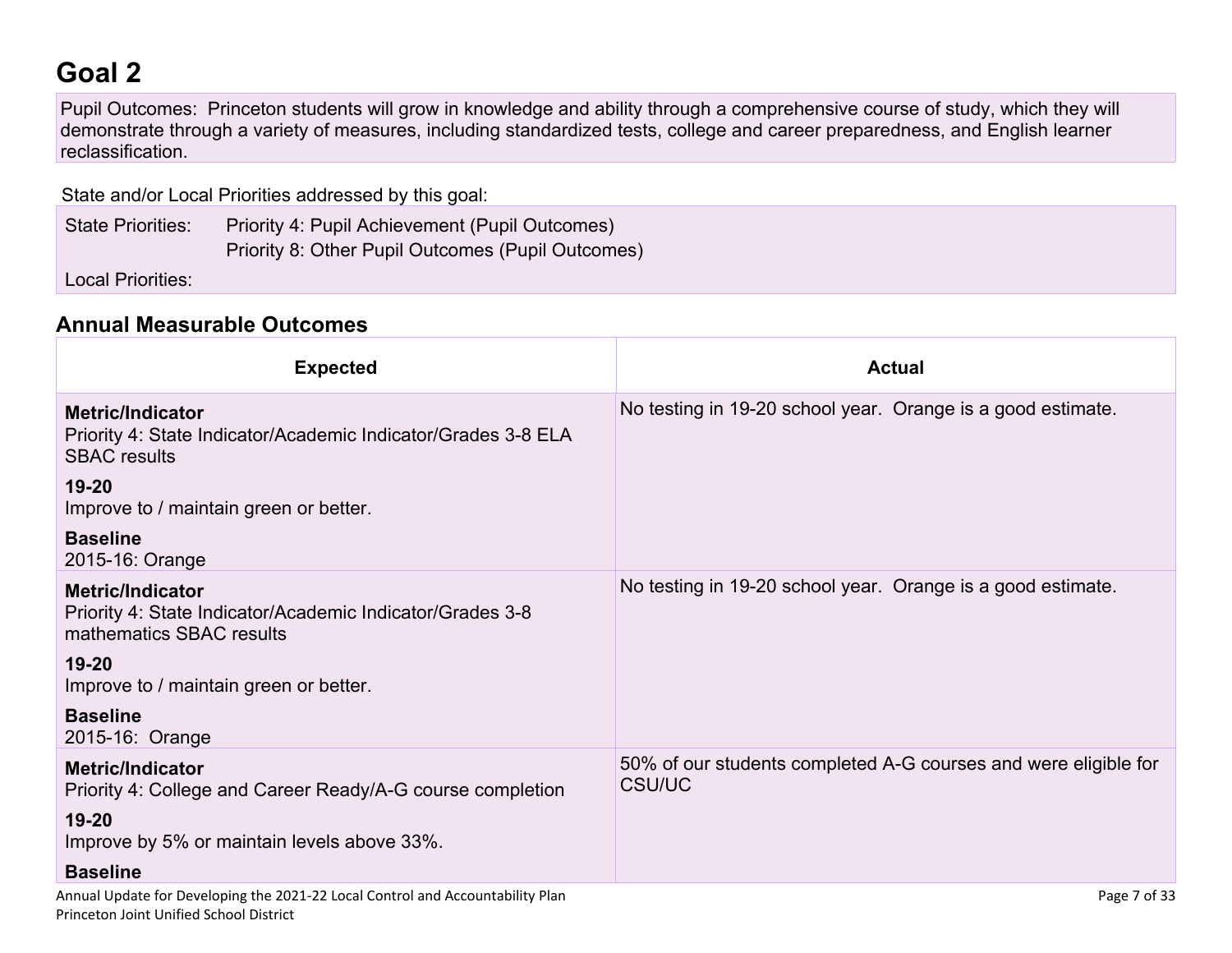| <b>Actual</b>                                                 |
|---------------------------------------------------------------|
|                                                               |
| 36% of students complete a CTE pathway                        |
|                                                               |
|                                                               |
| 52% made progress in English acquisition                      |
|                                                               |
|                                                               |
| 26.67% met EAP levels (no SBAC testing in 19-20)              |
|                                                               |
|                                                               |
| 26.67% met EAP levels (no SBAC testing in 19-20)              |
| Page 8 of 33                                                  |
| 2015-16: 20% (4 of 20) of graduating students completed a CTE |

Princeton Joint Unified School District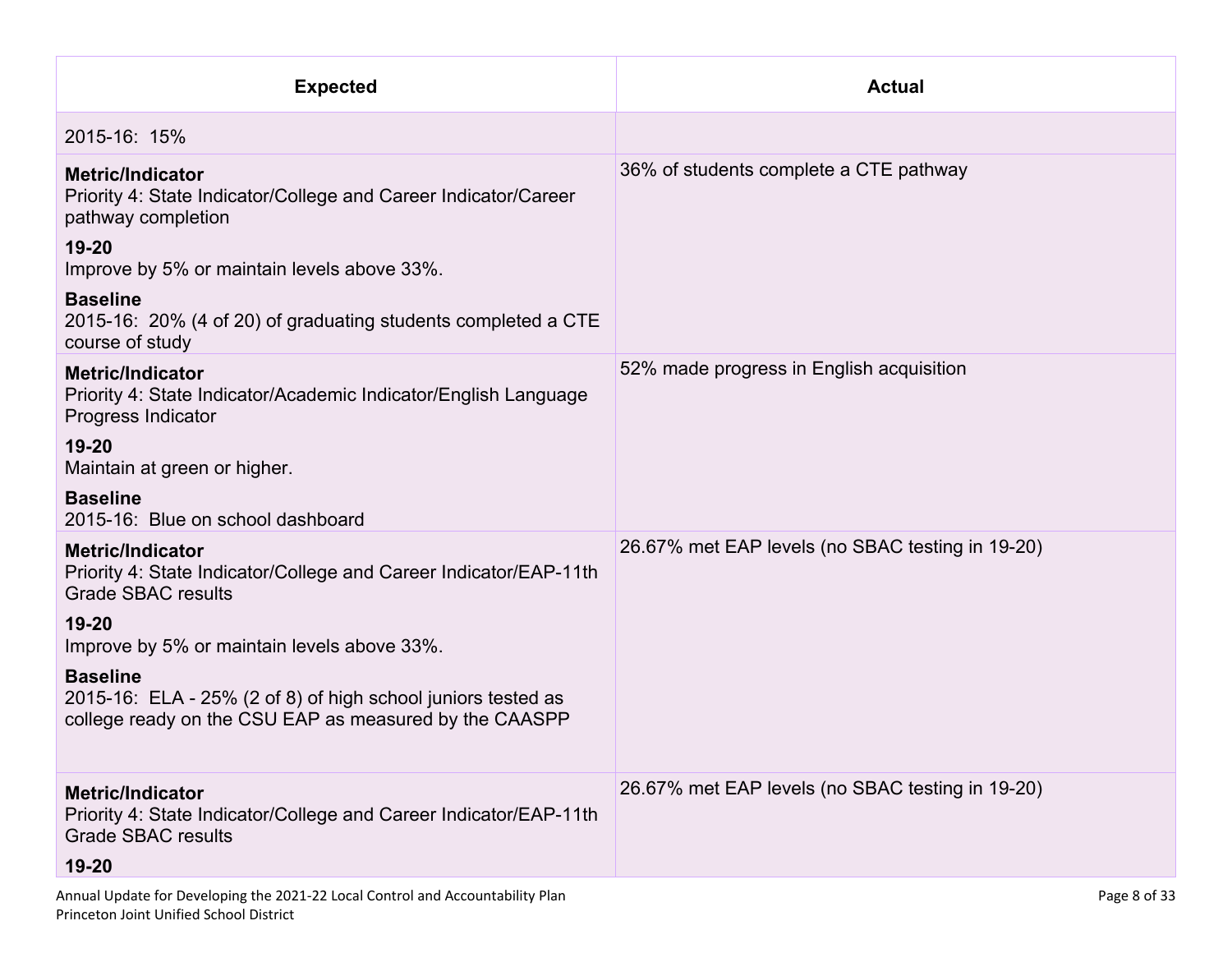| <b>Expected</b>                                                                                                                                                                                                                               | <b>Actual</b>                                                           |
|-----------------------------------------------------------------------------------------------------------------------------------------------------------------------------------------------------------------------------------------------|-------------------------------------------------------------------------|
| Improve by 5% or maintain levels above 33%.                                                                                                                                                                                                   |                                                                         |
| <b>Baseline</b><br>2015-16: Math - 12.5% (1 of 8) of high school juniors tested as<br>college ready on the CSU EAP as measured by the CAASPP                                                                                                  |                                                                         |
| Metric/Indicator<br>Priority 8: State Indicator/College/Career Indicator (HS only)                                                                                                                                                            | 50% were either CTE, EAP or A-G ready for career or higher<br>education |
| 19-20<br>Goal levels TBD when metric is released (2017-18 school year).                                                                                                                                                                       |                                                                         |
| <b>Baseline</b><br>2015-16: This measure is still being created by the state, and will<br>take into account 11th grade CAASPP scores, CTE Completion,<br>A-G attainment, etc. We will determine goal levels when this<br>measure is released. |                                                                         |

#### **Actions / Services**

| <b>Planned</b><br><b>Actions/Services</b>                                                                                                                         | <b>Budgeted</b><br><b>Expenditures</b>                                                                                 | <b>Actual</b><br><b>Expenditures</b>                                                                                   |
|-------------------------------------------------------------------------------------------------------------------------------------------------------------------|------------------------------------------------------------------------------------------------------------------------|------------------------------------------------------------------------------------------------------------------------|
| Continue benchmark testing and results evaluation & purchase access<br>to better, more complete benchmark assessment system as well as<br>data analysis software. | Low performing student block<br>grant 5000-5999: Services And<br><b>Other Operating Expenditures</b><br>Other 10500    | Low performing student block<br>grant 5000-5999: Services And<br><b>Other Operating Expenditures</b><br>Other 10500    |
| All teachers will collaborate through bi-monthly late start meetings or<br>monthly early-out meetings.                                                            | None 0                                                                                                                 |                                                                                                                        |
| Continued participation in Butte Glenn College Career Pathway Trust<br>Grant pathways - Agri-science and Ag Mechanics                                             | $\mathbf{0}$<br>0                                                                                                      |                                                                                                                        |
| Maintain categorically funded bilingual instructional aide position at<br>Princeton Elementary School.                                                            | RS 3150 & 4203 Bilingual<br>Paraprofessional 2000-2999:<br><b>Classified Personnel Salaries</b><br>Federal Funds 19394 | RS 3150 & 4203 Bilingual<br>Paraprofessional 2000-2999:<br><b>Classified Personnel Salaries</b><br>Federal Funds 19394 |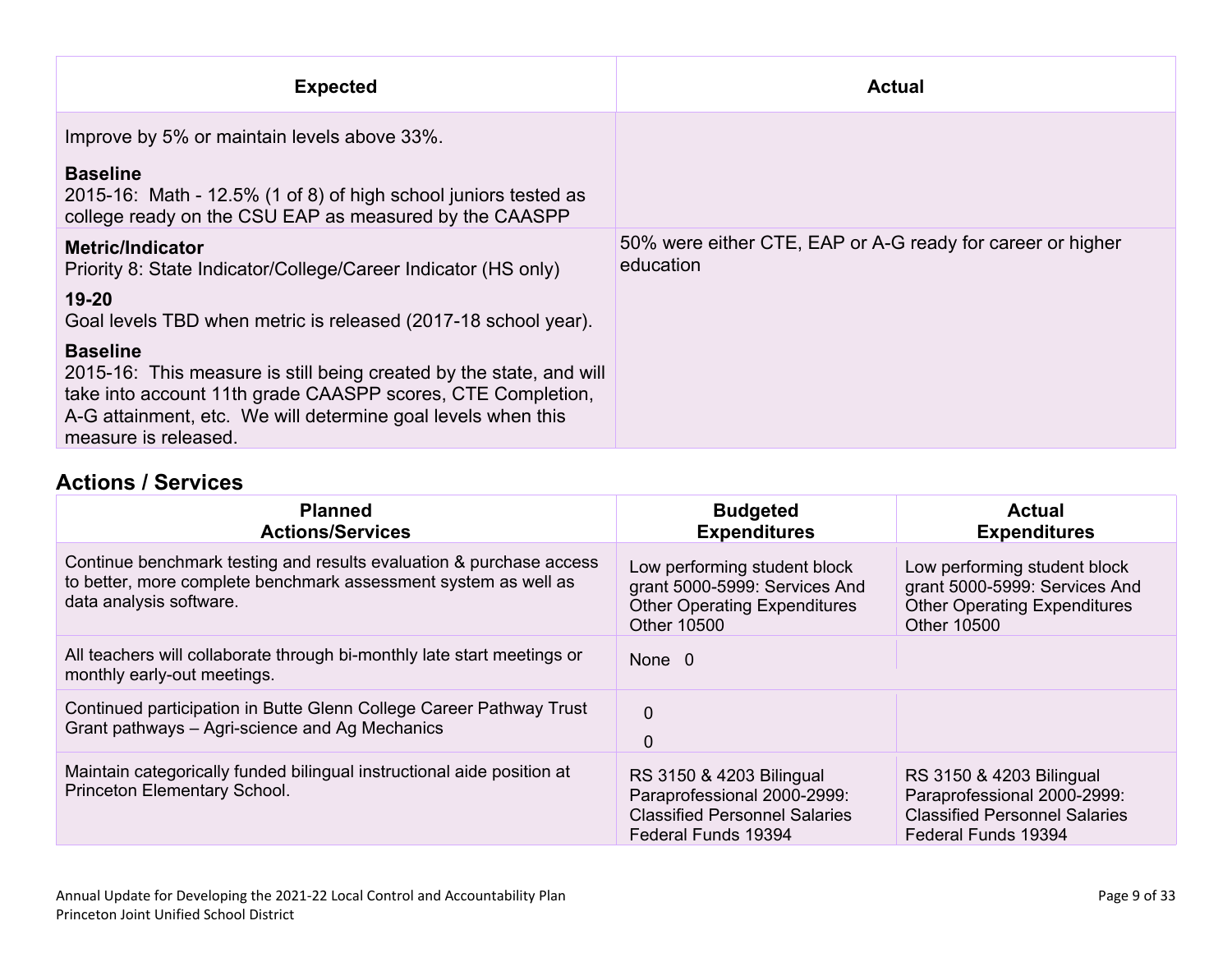| <b>Planned</b><br><b>Actions/Services</b>                             | <b>Budgeted</b><br><b>Expenditures</b>                                                                                    | <b>Actual</b><br><b>Expenditures</b>                                                                               |
|-----------------------------------------------------------------------|---------------------------------------------------------------------------------------------------------------------------|--------------------------------------------------------------------------------------------------------------------|
|                                                                       | RS 3150 & 4203 Bilingual<br>Paraprofessional 3000-3999:<br>Employee Benefits Other 12440                                  | RS 3150 & 4203 Bilingual<br>Paraprofessional 3000-3999:<br>Employee Benefits Other 12440                           |
| Provide online course access and peer tutoring in the Learning Center | Low performing student block<br>grant 5000-5999: Services And<br><b>Other Operating Expenditures</b><br><b>Other 2500</b> | Low performing student block<br>grant 5000-5999: Services And<br><b>Other Operating Expenditures</b><br>Other 2500 |

#### **Goal Analysis**

A description of how funds budgeted for Actions/Services that were not implemented were used to support students, families, teachers, and staff.

A description of the successes and challenges in implementing the actions/services to achieve the goal.

The learning center and benchmark testing actions were not executed. COVID19 and related issues prevented the tutoring center and occupied the teaching staff.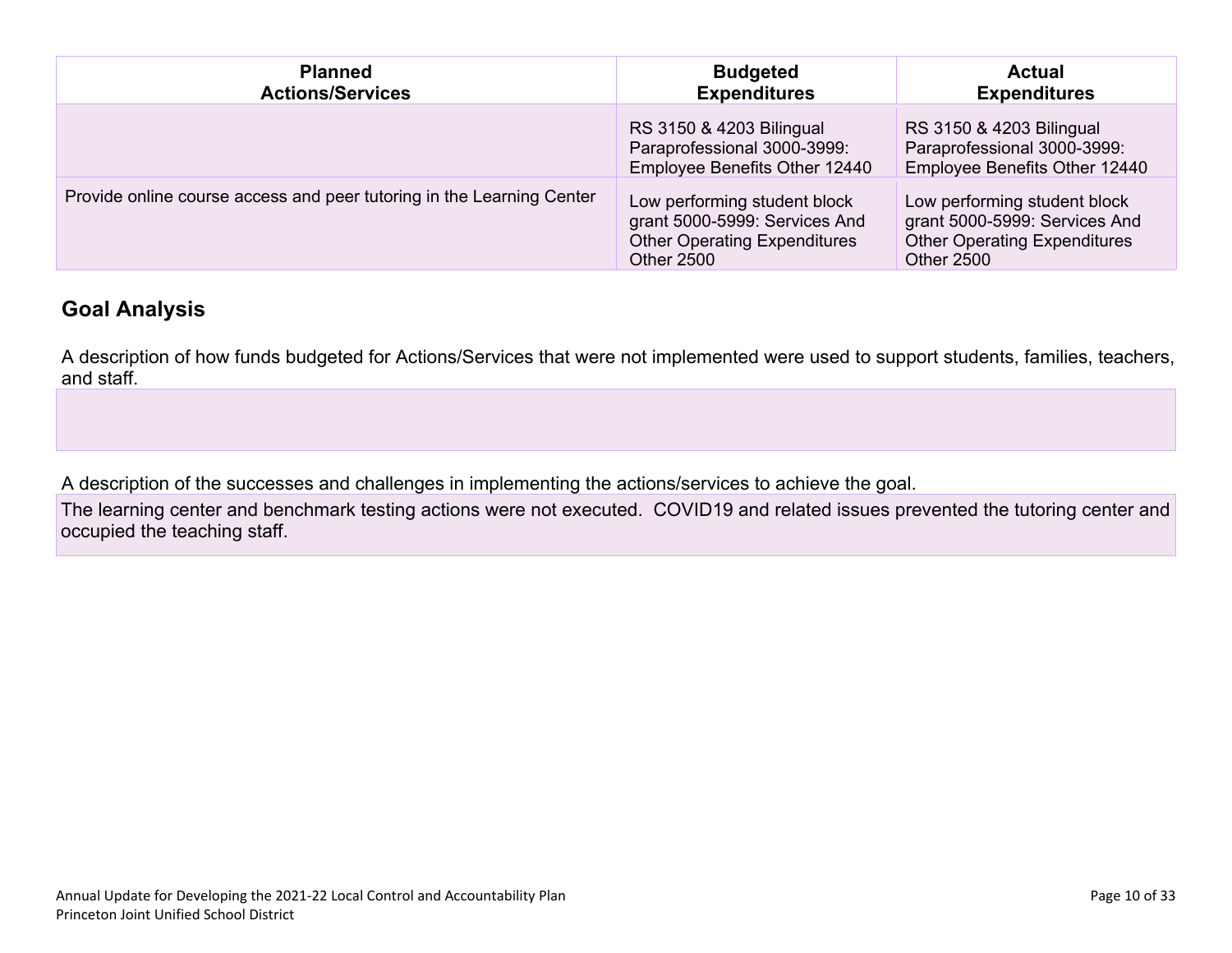# **Goal 3**

Engagement: Princeton schools will foster a climate of engagement, involvement and connectedness that will be demonstrated in strong attendance and graduation rates, low suspension and expulsion rates, and a strong sense of safety. Parents and other stakeholders will be actively engaged in district and school decision-making processes.

State and/or Local Priorities addressed by this goal:

| <b>State Priorities:</b> | Priority 3: Parental Involvement (Engagement) |
|--------------------------|-----------------------------------------------|
|                          | Priority 5: Pupil Engagement (Engagement)     |
|                          | Priority 6: School Climate (Engagement)       |

Local Priorities:

#### **Annual Measurable Outcomes**

Princeton Joint Unified School District

| <b>Expected</b>                                                                                        | <b>Actual</b>                                                                                         |
|--------------------------------------------------------------------------------------------------------|-------------------------------------------------------------------------------------------------------|
| <b>Metric/Indicator</b><br>Priority 5: Local Metric/Student Engagement/School attendance<br>rates      | 96.22% attendance rate (the year ended with COVID, numbers<br>are not accurate reflection of reality) |
| 19-20<br>Maintain attendance rate above 95%.                                                           |                                                                                                       |
| <b>Baseline</b><br>2015-16: 95.60%                                                                     |                                                                                                       |
| <b>Metric/Indicator</b><br>Priority 5: State Indicator/Student Engagement/Chronic<br>absenteeism rates | 13.55% (again, numbers may not reflect reality due to COVID19)                                        |
| $19 - 20$<br>Maintain chronic absenteeism rate below 10%.                                              |                                                                                                       |
| <b>Baseline</b><br>2015-16: 8.1%                                                                       |                                                                                                       |
| <b>Metric/Indicator</b><br>Priority 5: Local Metric/Middle school dropout rate                         | 0% dropout rate                                                                                       |
| $19 - 20$<br>Maintain 0% middle school dropout rate.                                                   |                                                                                                       |
| Annual Update for Developing the 2021-22 Local Control and Accountability Plan                         | Page 11 of 33                                                                                         |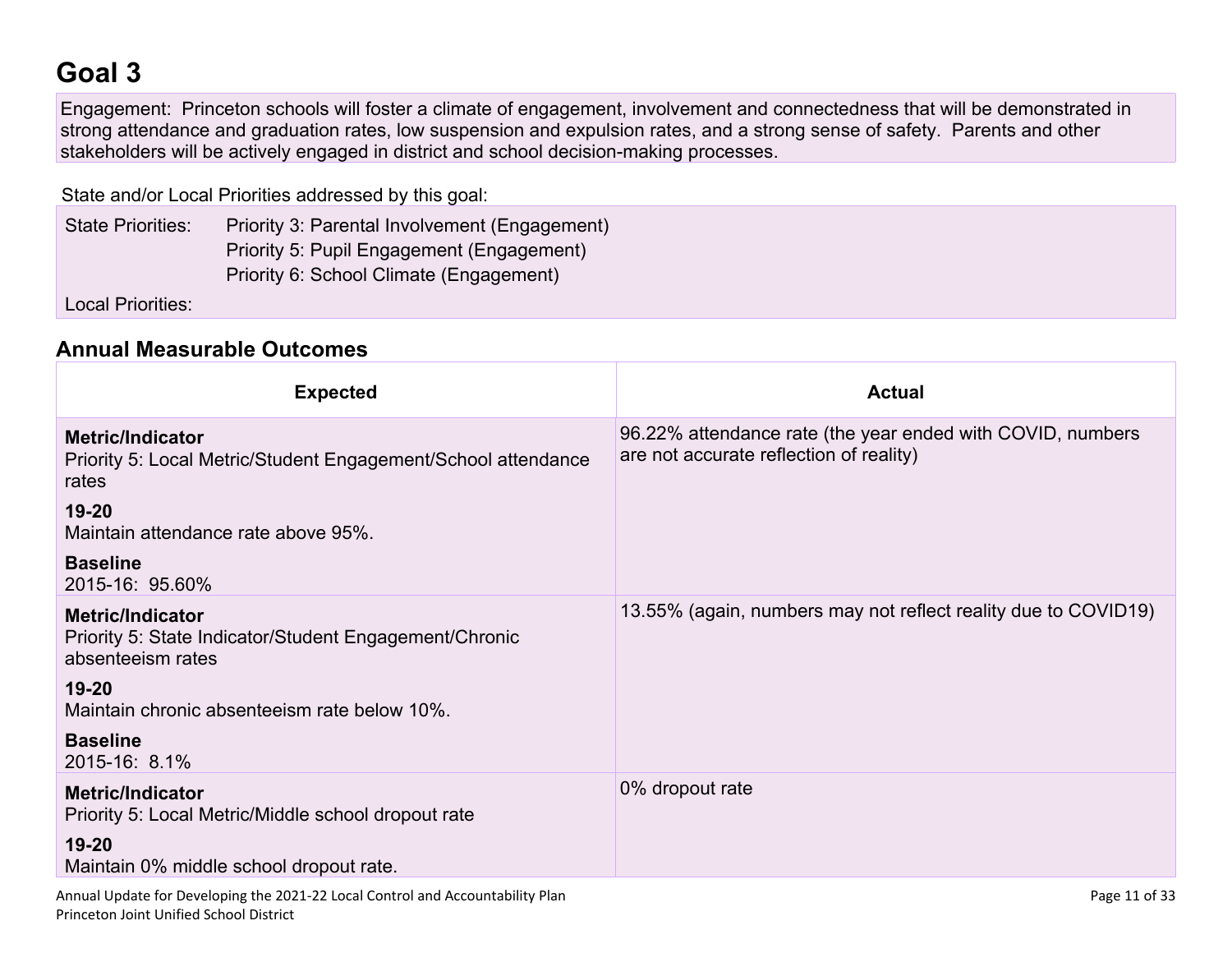| <b>Expected</b>                                                                                                           | <b>Actual</b>                                  |
|---------------------------------------------------------------------------------------------------------------------------|------------------------------------------------|
| <b>Baseline</b><br>2015-16: 0.0%                                                                                          |                                                |
| <b>Metric/Indicator</b><br>Priority 5: Local Metric/Student Engagement/High school dropout<br>rate                        | 0% dropout rate (even with COVID19 challenges) |
| 19-20<br>Maintain high school dropout rates of 10% or lower.                                                              |                                                |
| <b>Baseline</b><br>2015-16: 0.0%                                                                                          |                                                |
| <b>Metric/Indicator</b><br>Priority 5: State Indicator/Student Engagement/High School<br><b>Graduation Rate Indicator</b> | 100% graduation rate                           |
| 19-20<br>Maintain graduation rates of 90% or higher.                                                                      |                                                |
| <b>Baseline</b><br>2015-16: 100%                                                                                          |                                                |
| <b>Metric/Indicator</b><br>Priority 6: State Indicator/Student Suspension Indicator                                       | 5% suspension rate                             |
| 19-20<br>Maintain student suspension rates of 5% or lower.                                                                |                                                |
| <b>Baseline</b><br>2015-16: 1.8%                                                                                          |                                                |
| <b>Metric/Indicator</b><br>Priority 6: Local Metric/Expulsion rate                                                        | 0%                                             |
| 19-20<br>Maintain student expulsion rates below 2%.                                                                       |                                                |
| <b>Baseline</b><br>2015-16: 0.0%                                                                                          |                                                |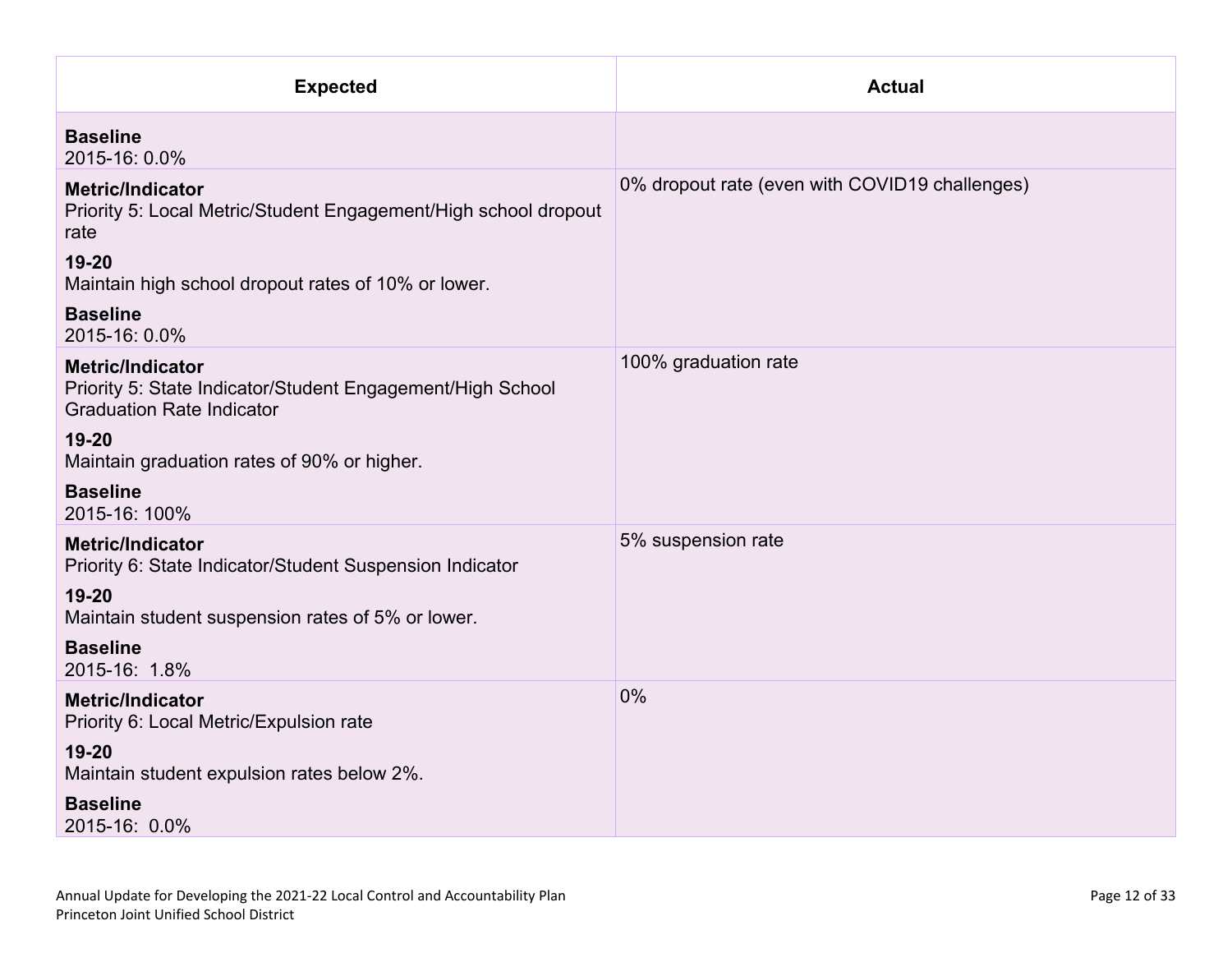| <b>Expected</b>                                                                                                                                                                                                                          | <b>Actual</b>                                                                                                                                         |
|------------------------------------------------------------------------------------------------------------------------------------------------------------------------------------------------------------------------------------------|-------------------------------------------------------------------------------------------------------------------------------------------------------|
| <b>Metric/Indicator</b><br>Priority 3: Local Indicator/Parent Involvement/Local Evaluation<br>Tool                                                                                                                                       | High degree of involvement. 100% of parents attendance<br>conferences prior to the 20-21 school year. Parents were more<br>involved than ever before. |
| $19 - 20$<br>Maintain parental involvement in School Site Council,<br>encouraging participation by parents in programs for<br>unduplicated student groups and students with special needs.                                               |                                                                                                                                                       |
| <b>Baseline</b><br>2015-16: Parents remained involved as required in School Site<br>Council and attend school events. The most widely attended<br>events include Back to School Night, Athletic Contests, FFA and<br>4H parent meetings. |                                                                                                                                                       |
| <b>Metric/Indicator</b><br>Priority 6: Local Indicator/Local tool for school climate                                                                                                                                                     | Very favorable CHKS results                                                                                                                           |
| 19-20<br>Administer California Healthy Kids Survey to appropriate grade<br>levels, analyze, and discuss results (administered biennially).<br>Maintain school connectedness measure over 90% for all grades.                             |                                                                                                                                                       |
| <b>Baseline</b><br>2015-16: California Healthy Kids Survey administered. School<br>connectedness measured over 90% for all grades.                                                                                                       |                                                                                                                                                       |

### **Actions / Services**

| <b>Planned</b><br><b>Actions/Services</b>                  | <b>Budgeted</b><br><b>Expenditures</b>                                             | <b>Actual</b><br><b>Expenditures</b>                                                    |
|------------------------------------------------------------|------------------------------------------------------------------------------------|-----------------------------------------------------------------------------------------|
| Continue improvement of school website.                    | Webmaster fees 5000-5999:<br>Services And Other Operating<br>Expenditures Base 500 | Webmaster Fees 5000-5999:<br>Services And Other Operating<br>Expenditures LCFF Base 500 |
| Expand use of social media including Facebook and Twitter. | None 0                                                                             | Remind 5000-5999: Services And<br><b>Other Operating Expenditures</b><br>LCFF Base 495  |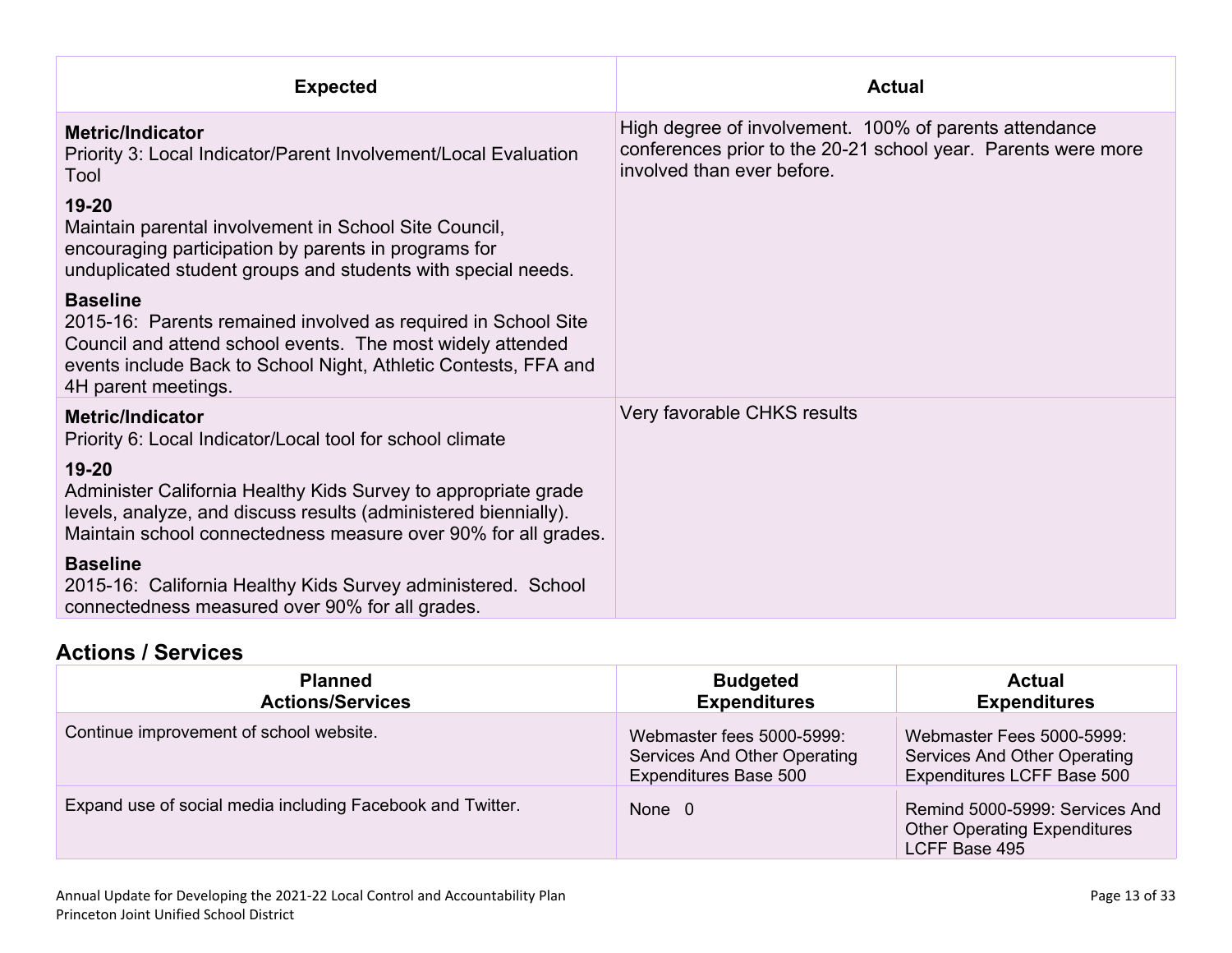| <b>Planned</b><br><b>Actions/Services</b>                                                                                          | <b>Budgeted</b><br><b>Expenditures</b> | <b>Actual</b><br><b>Expenditures</b> |
|------------------------------------------------------------------------------------------------------------------------------------|----------------------------------------|--------------------------------------|
| Continue use of attendance prizes (sponsored by Horace Mann /<br>Golden Apple and the Princeton Community Eagles).                 | None 0                                 |                                      |
| Add specialized parents nights for Freshman and Seniors to the existing<br>Back to School and Open House Nights (Dean of Students) | None 0                                 |                                      |
| Promote School Site Council participation.                                                                                         | None 0                                 |                                      |
| Continue annual update of School Safety Plan                                                                                       | 0                                      |                                      |
| Participate in Glenn County Office of Education School Attendance<br>Review Board (SARB).                                          | None 0                                 |                                      |

### **Goal Analysis**

A description of how funds budgeted for Actions/Services that were not implemented were used to support students, families, teachers, and staff.

These actions were all implemented with minor increase in costs.

A description of the successes and challenges in implementing the actions/services to achieve the goal.

All actions were successful. We finished the year with a very high degree of involvement, connectedness and academic success.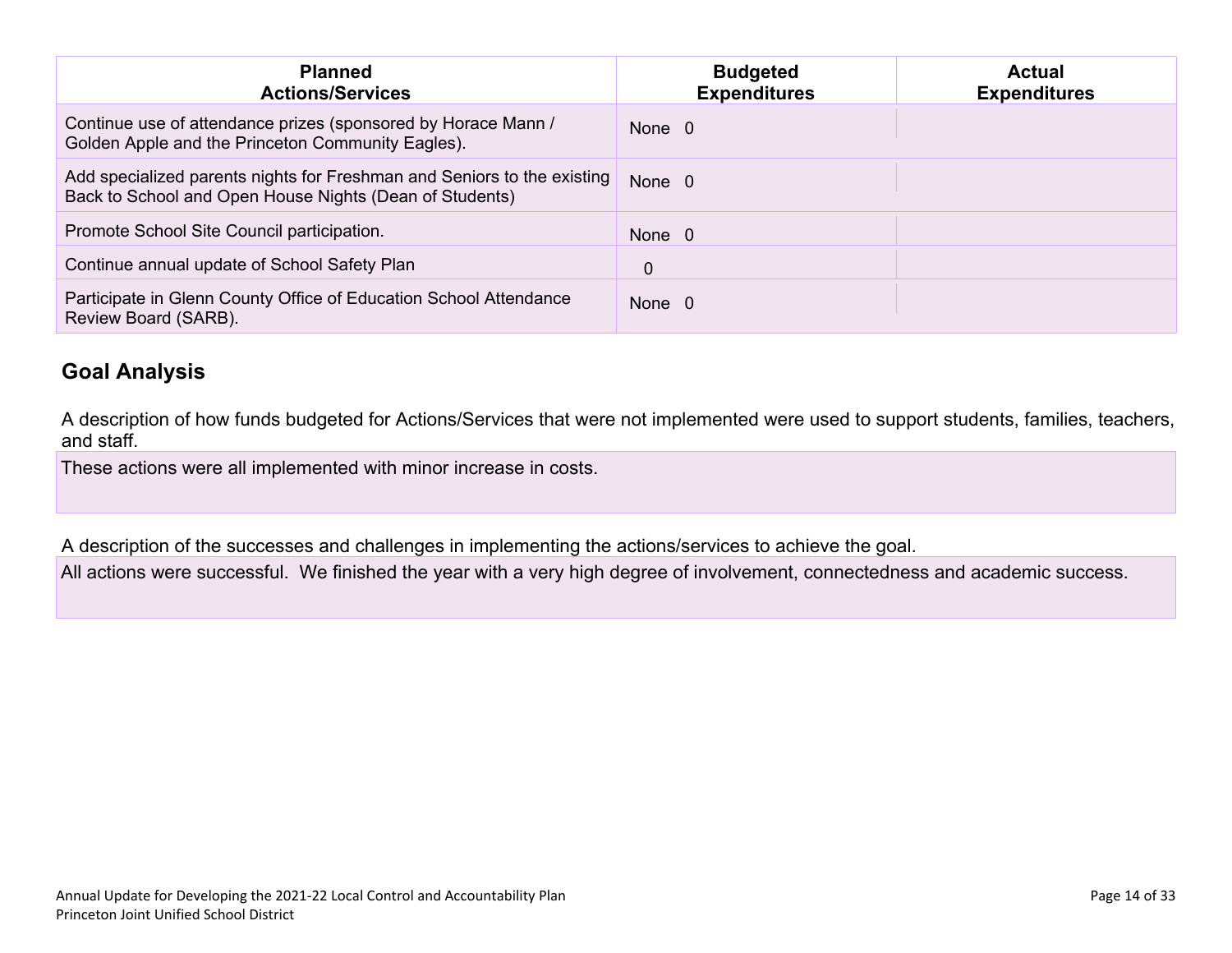### **Goal 4**

State and/or Local Priorities addressed by this goal:

State Priorities:

Local Priorities:

#### **Annual Measurable Outcomes**

|--|--|

#### **Actions / Services**

| Planned                 | <b>Budgeted</b>     | <b>\ctual</b>       |
|-------------------------|---------------------|---------------------|
| <b>Actions/Services</b> | <b>Expenditures</b> | <b>Expenditures</b> |

#### **Goal Analysis**

A description of how funds budgeted for Actions/Services that were not implemented were used to support students, families, teachers, and staff.

A description of the successes and challenges in implementing the actions/services to achieve the goal.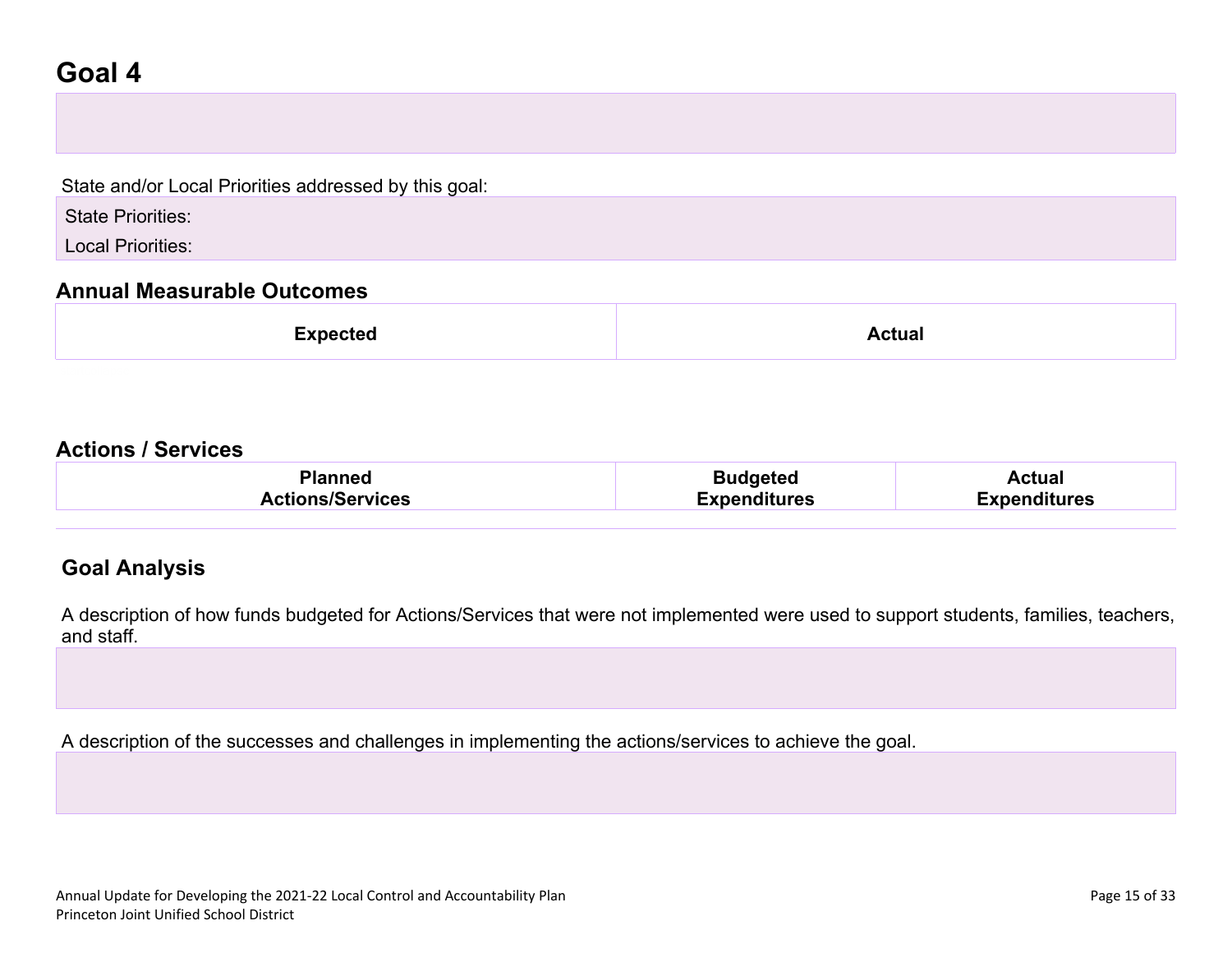### **Goal 5**

State and/or Local Priorities addressed by this goal:

State Priorities:

Local Priorities:

#### **Annual Measurable Outcomes**

| <b>Expected</b> | <b>Actual</b> |
|-----------------|---------------|
|-----------------|---------------|

#### **Actions / Services**

| <b>Planned</b>          | <b>Budgeted</b>     | Actual              |
|-------------------------|---------------------|---------------------|
| <b>Actions/Services</b> | <b>Expenditures</b> | <b>Expenditures</b> |

#### **Goal Analysis**

A description of how funds budgeted for Actions/Services that were not implemented were used to support students, families, teachers, and staff.

A description of the successes and challenges in implementing the actions/services to achieve the goal.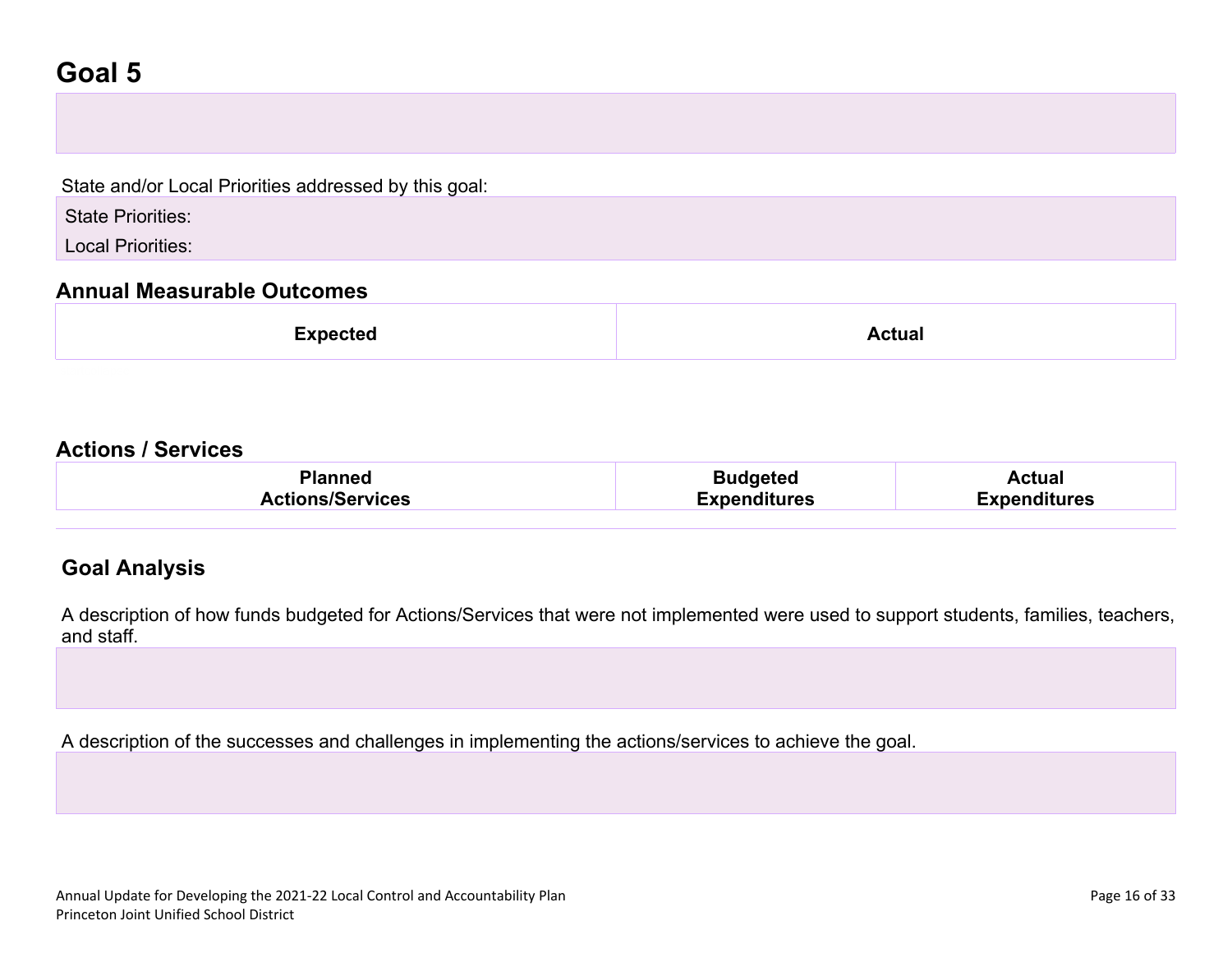### **Annual Update for the 2020–21 Learning Continuity and Attendance Plan**

The following is the local educational agency's (LEA's) analysis of its 2020-21 Learning Continuity and Attendance Plan (Learning Continuity Plan).

### **In-Person Instructional Offerings**

#### **Actions Related to In-Person Instructional Offerings**

| <b>Description</b>                                                                                                                                                                                                 | Total<br><b>Budgeted Funds</b> | <b>Estimated</b><br>Actual<br><b>Expenditures</b> | Contributing |
|--------------------------------------------------------------------------------------------------------------------------------------------------------------------------------------------------------------------|--------------------------------|---------------------------------------------------|--------------|
| Evaluation and Diagnostic Tools for Teachers - This included<br>software subscriptions, testing materials and a data aggregation<br>service.                                                                       | \$10,000                       | 2500                                              | Yes          |
| Curriculum and Resources - This includes texts, workbooks, one-time<br>readers, student learning materials (such as pencils, markers, rulers,<br>etc to avoid multiple students sharing a single object).          | \$10,000                       | 10000                                             | Yes          |
| Instructional tools - This includes computers, digitizers, webcams,<br>misc software, microphones, mouse, document cameras and<br>resources to improve digital media before publishing for student<br>consumption. | \$25,000                       | 25000                                             | Yes          |
| <b>PPE and Safety Equipment</b>                                                                                                                                                                                    | \$8,000                        | 8000                                              | Yes          |
| Independent Study Curriculum                                                                                                                                                                                       | \$30,000                       | 6500                                              | Yes          |
| Student Devices including computers, Chromebooks, headphones<br>and other interface hardware                                                                                                                       | \$30,000                       | 101000                                            | Yes          |
| Infrastructure to facilitate new devices and increased demand on<br>networks                                                                                                                                       | \$18,947                       | 18947                                             | Yes          |
| Hiring and Compensation of Learning Pod Supervisors                                                                                                                                                                | \$40,000                       | $\overline{0}$                                    | Yes          |

A description of any substantive differences between the planned actions and/or budgeted expenditures for in-person instruction and what was implemented and/or expended on the actions.

no pod supervisors... we instead spent funds on additional classroom aides, phone callers, technology and various other resources to facilitate and improve in-person learning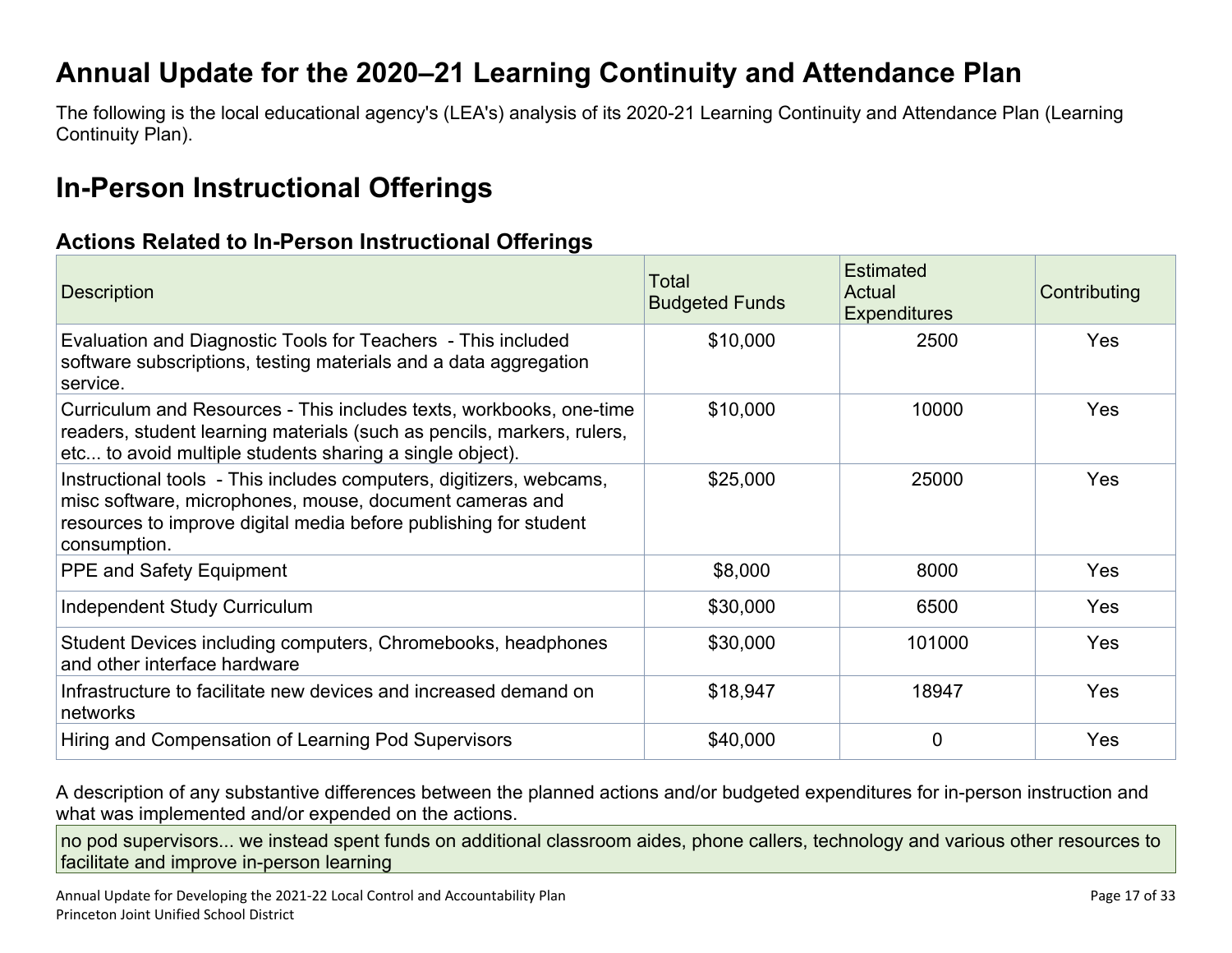#### **Analysis of In-Person Instructional Offerings**

A description of the successes and challenges in implementing in-person instruction in the 2020-21 school year.

The ever changing rules, guidelines and best practices were extremely difficult to navigate in a professional way. Our staff was diligent and present the entire year.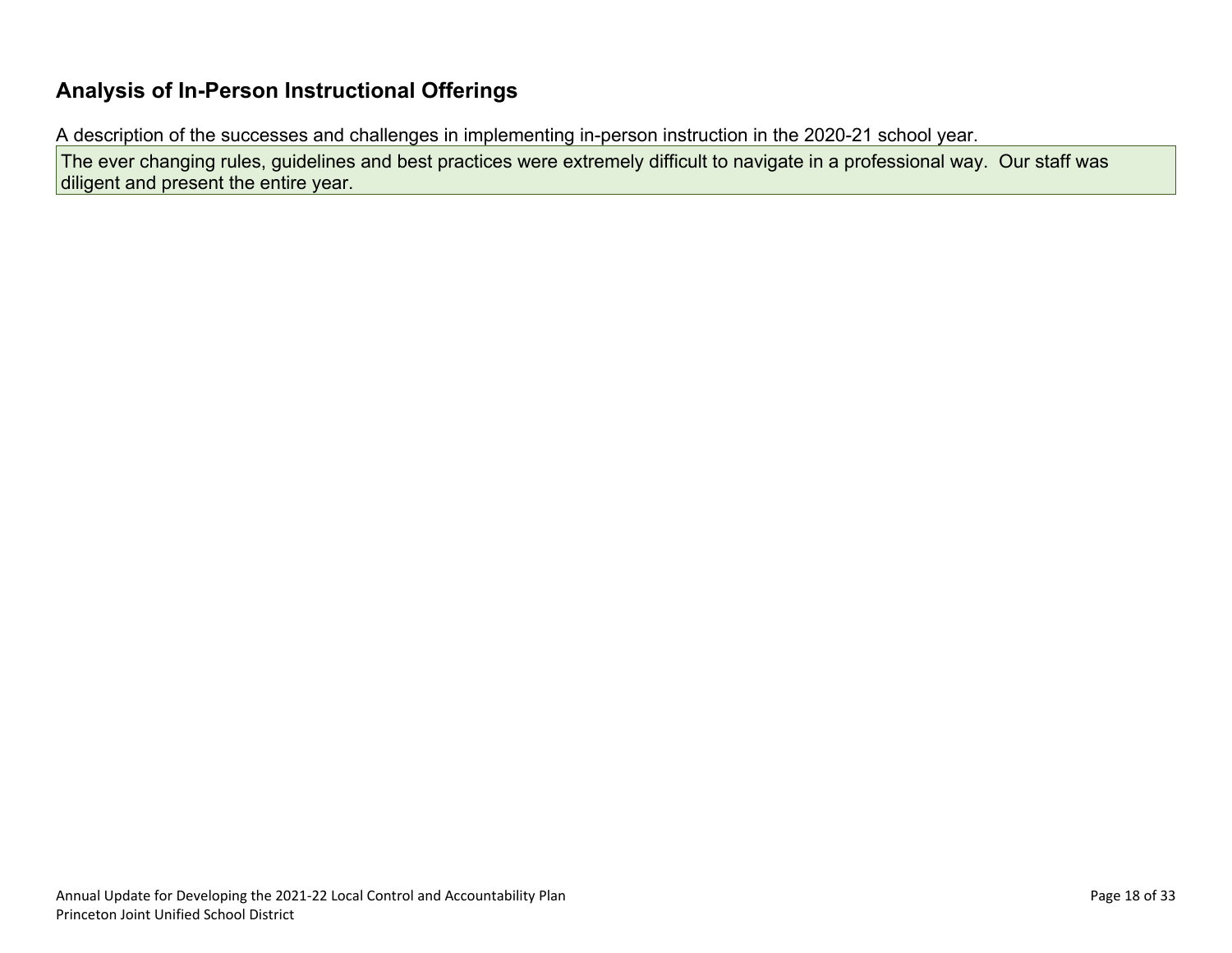## **Distance Learning Program**

### **Actions Related to the Distance Learning Program**

| <b>Description</b>                                                                                                                | <b>Total</b><br><b>Budgeted Funds</b> | <b>Estimated</b><br>Actual<br><b>Expenditures</b> | Contributing |
|-----------------------------------------------------------------------------------------------------------------------------------|---------------------------------------|---------------------------------------------------|--------------|
| Acquisition and Distribution of Hotspots                                                                                          | \$13,580                              | 13580                                             | <b>Yes</b>   |
| Acquisition and distribution of learning materials for remote student<br>use (Pens, pencils, rulers, colored pencils, paper, etc) | \$3,000                               | 3000                                              | Yes          |
| Hiring and compensating learning pod supervisors                                                                                  | \$40,000                              | 40000                                             | <b>Yes</b>   |
| Online assessment systems                                                                                                         | Included in In-Person<br>Costs        |                                                   | <b>Yes</b>   |
| Acquisition of more Chromebook to minimize student sharing                                                                        | Included in In-Person<br>Costs        |                                                   | <b>Yes</b>   |
| Purchasing online workbooks                                                                                                       | Included in In-Person<br>Costs        |                                                   | Yes          |

A description of any substantive differences between the planned actions and/or budgeted expenditures for the distance learning program and what was implemented and/or expended on the actions.

No learning pods... We were in-person by the time learning pods would have started. Instead, we offered Distance Learning to any student all year. The costs were generally covered by the normal budget and many monetary augments were possible due to onetime COVID funding sources.

### **Analysis of the Distance Learning Program**

A description of the successes and challenges in implementing each of the following elements of the distance learning program in the 2020-21 school year, as applicable: Continuity of Instruction, Access to Devices and Connectivity, Pupil Participation and Progress, Distance Learning Professional Development, Staff Roles and Responsibilities, and Support for Pupils with Unique Needs.

Technology and student engagement were the largest hurdles. Classroom staff experienced a significant learning curve at the onset but adjusted quickly. We offered tech support to families by phone and in their homes. Engagement was an issue for some but our staff persistence paid off in every case.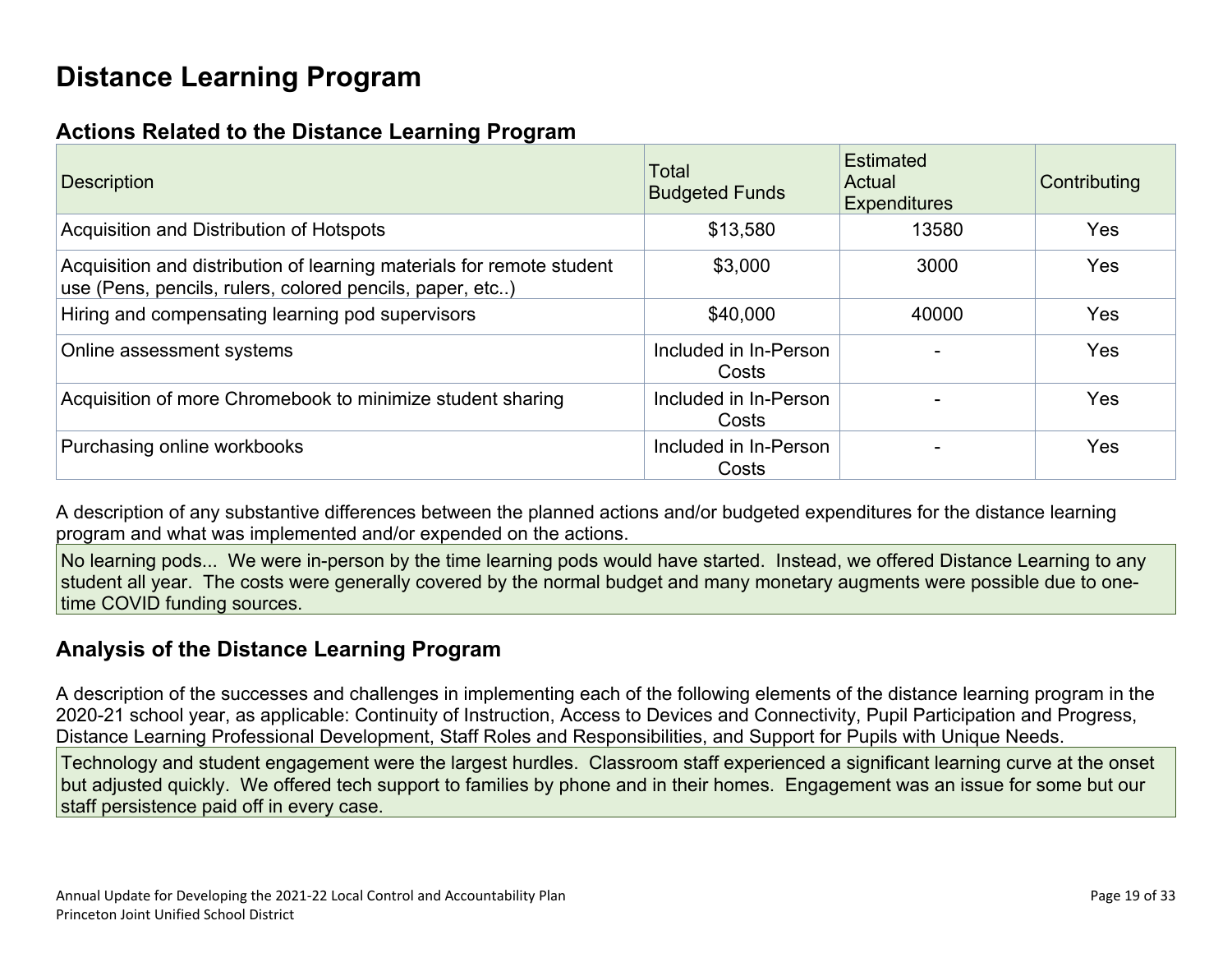# **Pupil Learning Loss**

#### **Actions Related to the Pupil Learning Loss**

| <b>Description</b>                                   | Total<br><b>Budgeted Funds</b>    | <b>Estimated</b><br>Actual<br><b>Expenditures</b> | Contributing |
|------------------------------------------------------|-----------------------------------|---------------------------------------------------|--------------|
| Acquisition and implementation of assessment systems | Included in DL<br>Expenses        |                                                   | Yes          |
| Additional hours for para-professionals              | Included in DL<br>Expenses        |                                                   | Yes          |
| Acquisition and implementation of Multiple Measures  | Included in DL<br><b>Expenses</b> |                                                   | Yes          |

A description of any substantive differences between the planned actions and/or budgeted expenditures for addressing pupil learning loss and what was implemented and/or expended on the actions.

We diverted resources from our efforts to acquire and utilize new assessment systems. This past year, we relied on our teachers to assess and augment curriculum as necessary to serve our students.

#### **Analysis of Pupil Learning Loss**

A description of the successes and challenges in addressing Pupil Learning Loss in the 2020-21 school year and an analysis of the effectiveness of the efforts to address Pupil Learning Loss to date.

We had a great year in light of the circumstances. It required a lot of work from our staff but we eventually achieved engagement from a similar percentage to that of a normal year. Grades and achievement seem to be lower than normal years but in comparison to the region and state, our students did very well.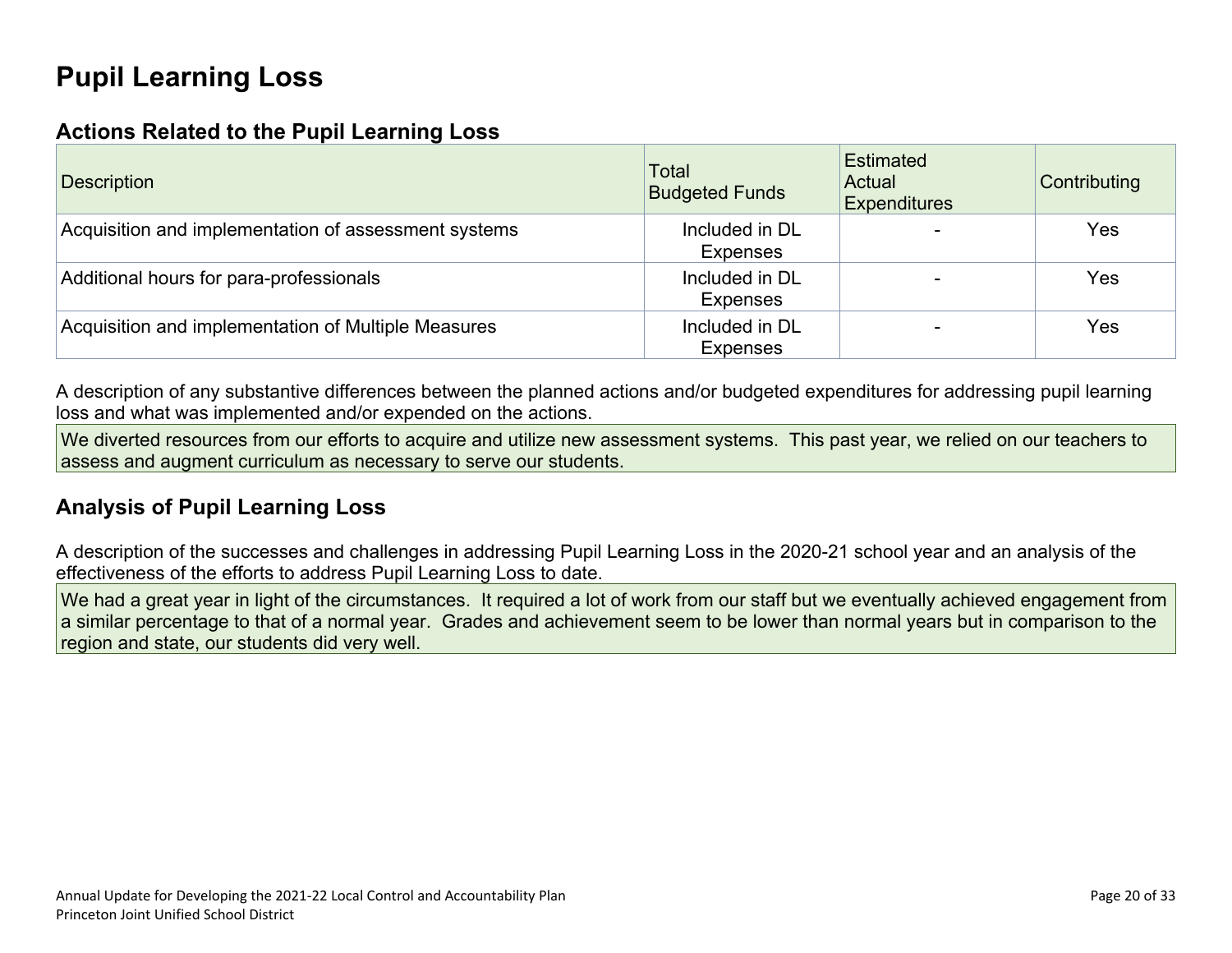#### **Analysis of Mental Health and Social and Emotional Well-Being**

A description of the successes and challenges in monitoring and supporting mental health and social and emotional well-being in the 2020-21 school year.

We are a small school. Our staff was very vigilant about noticing the signs and clues that might shed light on a student or colleague's mental health. At the beginning of 19-20 we trained all staff using Mental Health First Aide for Adolescents. This training and a series of smaller professional development sessions helped our staff notice the indicators. Our Dean of Students used wide repertoire to aide and assist students and families. Some of the tools and strategies include family conferences, counselor referrals, in-home visits, mental health evaluation tools, teacher conferences, student study teams, behavior plans, etc...

### **Analysis of Pupil and Family Engagement and Outreach**

A description of the successes and challenges in implementing pupil and family engagement and outreach in the 2020-21 school year. We are a very small district with a high adult to student ratio. Our approach was to plan as well as we could and then work hard. Many of our staff went above and beyond to get a student engaged or to keep them engaged.

### **Analysis of School Nutrition**

A description of the successes and challenges in providing school nutrition in the 2020-21 school year.

We delivered meals in the beginning and provided pick up at one campus. As the year progressed, we served the vast majority of meals to in-person students and continued to provide pick up for DL students on a weekly basis.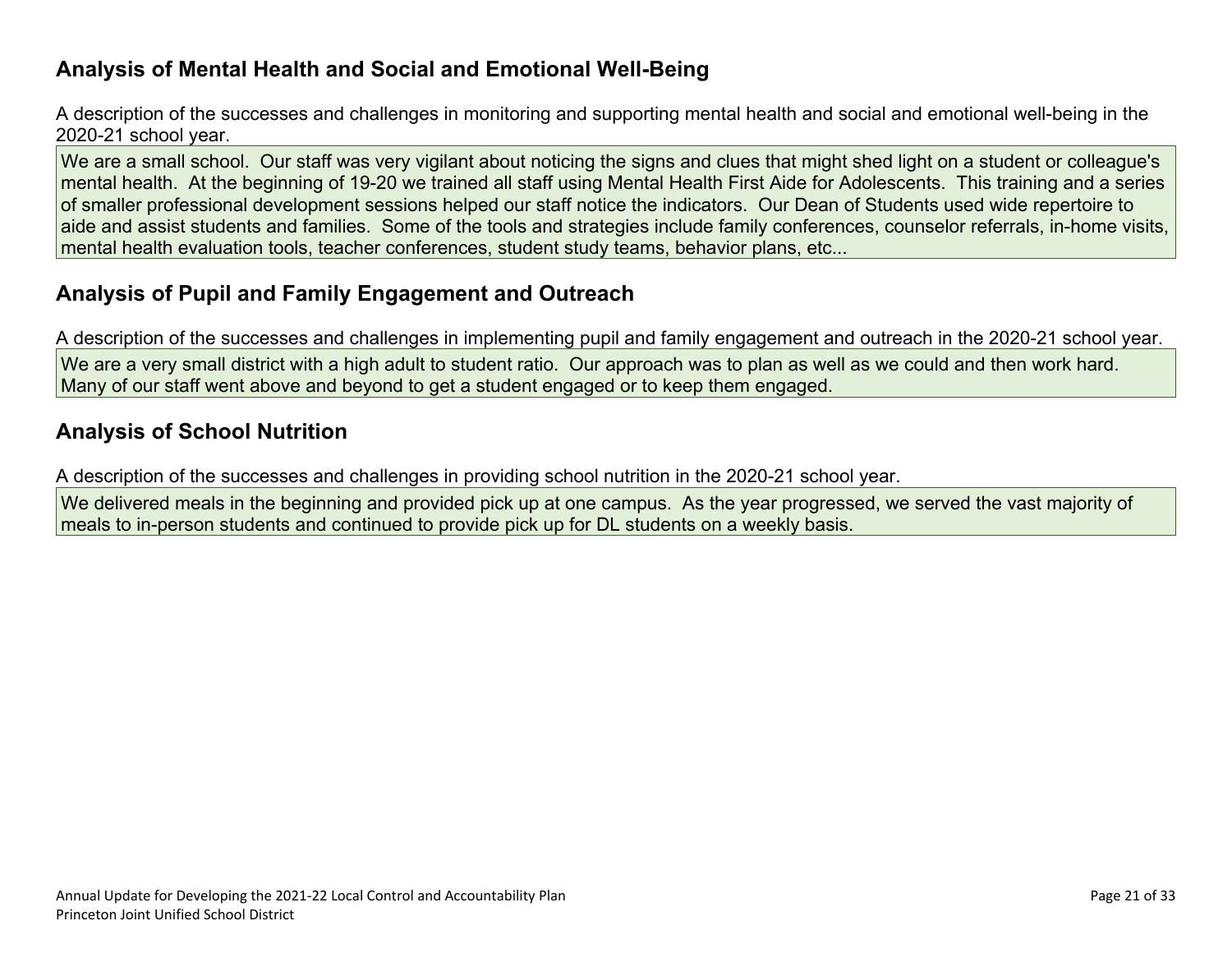### **Additional Actions and Plan Requirements**

#### **Additional Actions to Implement the Learning Continuity Plan**

| Section | <b>Description</b>                                                                            | Total<br><b>Budgeted Funds</b> | <b>Estimated</b><br>Actual<br><b>Expenditures</b> | Contributing |
|---------|-----------------------------------------------------------------------------------------------|--------------------------------|---------------------------------------------------|--------------|
| N/A     | We could get more granular and I am probably<br>forgetting actions that are already completed | <b>NA</b>                      |                                                   |              |

A description of any substantive differences between the planned actions and budgeted expenditures for the additional plan requirements and what was implemented and expended on the actions.

N/A

#### **Overall Analysis**

An explanation of how lessons learned from implementing in-person and distance learning programs in 2020-21 have informed the development of goals and actions in the 2021–24 LCAP.

Concurrent instruction in both DL and In-Person formats by a single teacher is not sustainable. We made it through the year but it would not be reasonable to repeat in 21-22. Most students thrived with the digital tools added this year.

An explanation of how pupil learning loss continues to be assessed and addressed in the 2021–24 LCAP, especially for pupils with unique needs.

We will be utilizing the SBAC interim evalautions vigorously over the coming years

A description of any substantive differences between the description of the actions or services identified as contributing towards meeting the increased or improved services requirement and the actions or services implemented to meet the increased or improved services requirement.

The biggest deviation was related to our ability to operate in-person. Generally speaking, we served students in substantially the same way we planned in the summer of 2020.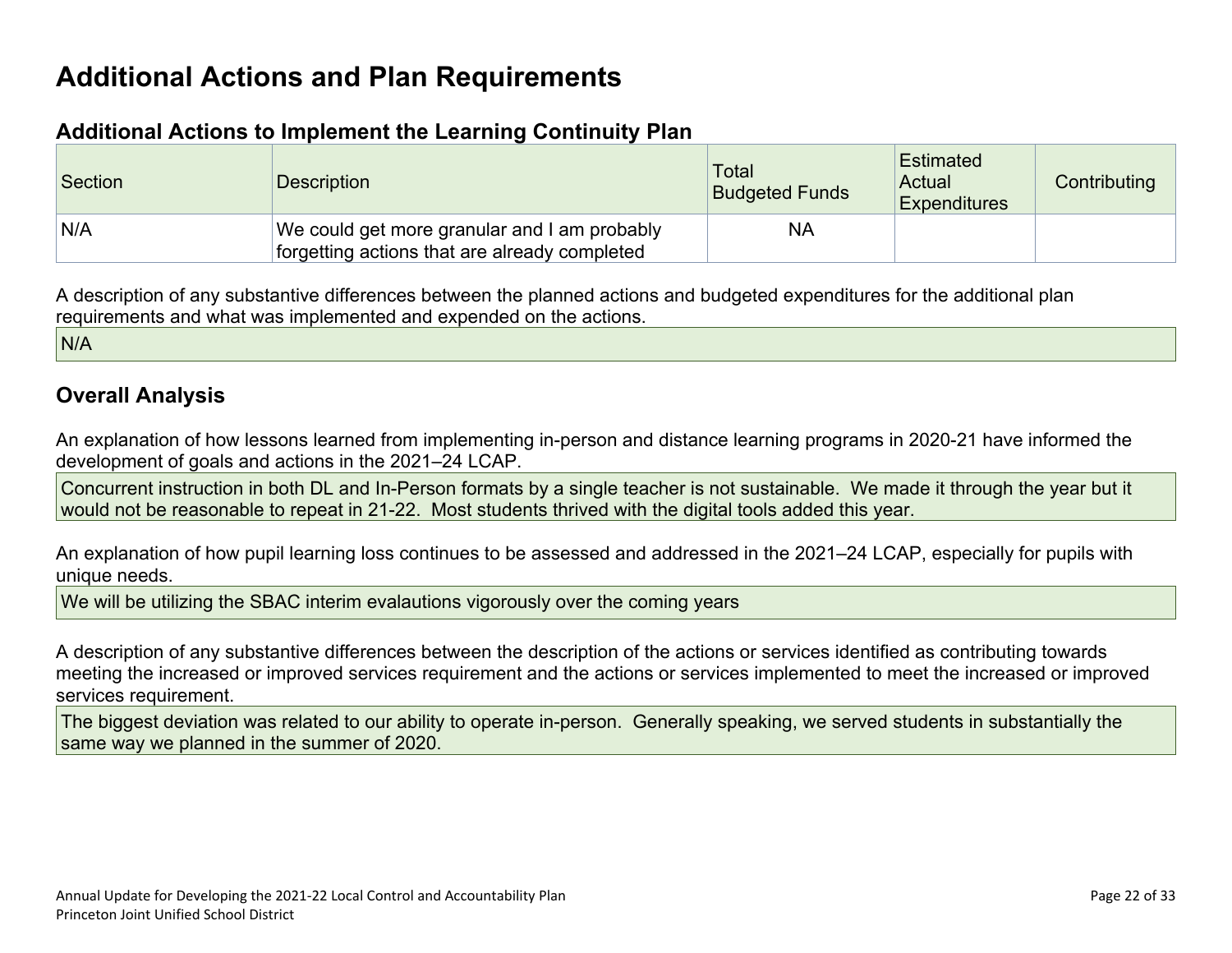### **Overall Analysis of the 2019-20 LCAP and the 2020-21 Learning Continuity and Attendance Plan**

A description of how the analysis and reflection on student outcomes in the 2019-20 LCAP and 2020-21 Learning Continuity and Attendance Plan have informed the development of the 21-22 through 23-24 LCAP.

A thorough review of the district and a comprehensive stakeholder input process was completed to develop the new LCAP. The vast majority of our goals and actions remain the same.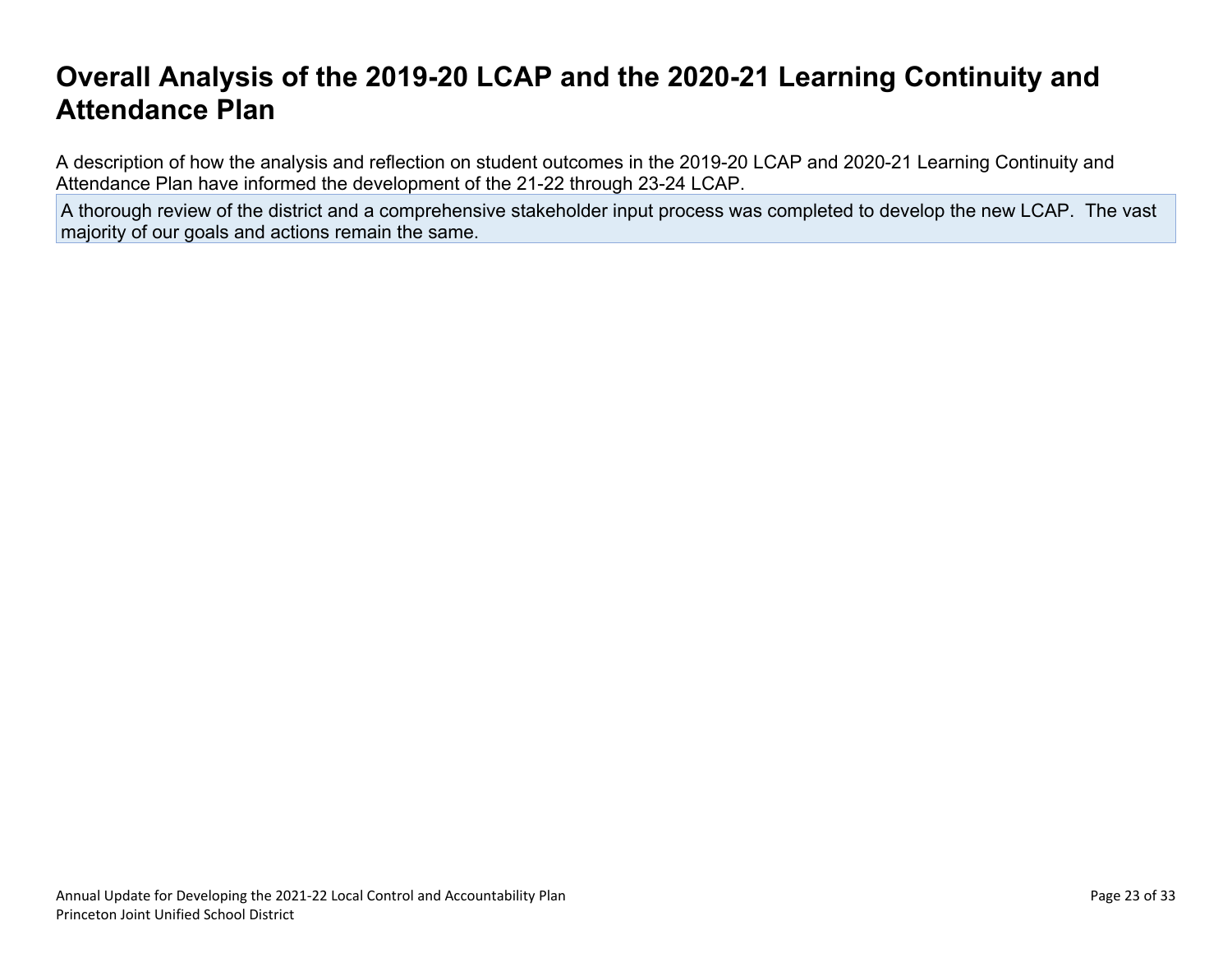## **Instructions: Introduction**

The Annual Update Template for the 2019-20 Local Control and Accountability Plan (LCAP) and the Annual Update for the 2020–21 Learning Continuity and Attendance Plan must be completed as part of the development of the 2021-22 LCAP. In subsequent years, the Annual Update will be completed using the LCAP template and expenditure tables adopted by the State Board of Education.

For additional questions or technical assistance related to the completion of the LCAP template, please contact the local COE, or the California Department of Education's (CDE's) Local Agency Systems Support Office by phone at 916-319-0809 or by email at *lcff@cde.ca.gov.*

## **Instructions: Annual Update for the 2019–20 Local Control and Accountability Plan Year**

# **Annual Update**

The planned goals, state and/or local priorities, expected outcomes, actions/services, and budgeted expenditures must be copied verbatim from the approved 2019-20 Local Control and Accountability Plan (LCAP). Minor typographical errors may be corrected. Duplicate the Goal, Annual Measurable Outcomes, Actions / Services and Analysis tables as needed.

For each goal in 2019-20, identify and review the actual measurable outcomes as compared to the expected annual measurable outcomes identified in 2019-20 for the goal. If an actual measurable outcome is not available due to the impact of COVID-19 provide a brief explanation of why the actual measurable outcome is not available. If an alternative metric was used to measure progress towards the goal, specify the metric used and the actual measurable outcome for that metric.

Identify the planned Actions/Services, the budgeted expenditures to implement these actions toward achieving the described goal and the actual expenditures to implement the actions/services.

#### Goal Analysis

Using available state and local data and input from parents, students, teachers, and other stakeholders, respond to the prompts as instructed.

 If funds budgeted for Actions/Services that were not implemented were expended on other actions and services through the end of the school year, describe how the funds were used to support students, including low-income, English learner, or foster youth students, families, teachers and staff. This description may include a description of actions/services implemented to mitigate the impact of COVID-19 that were not part of the 2019-20 LCAP.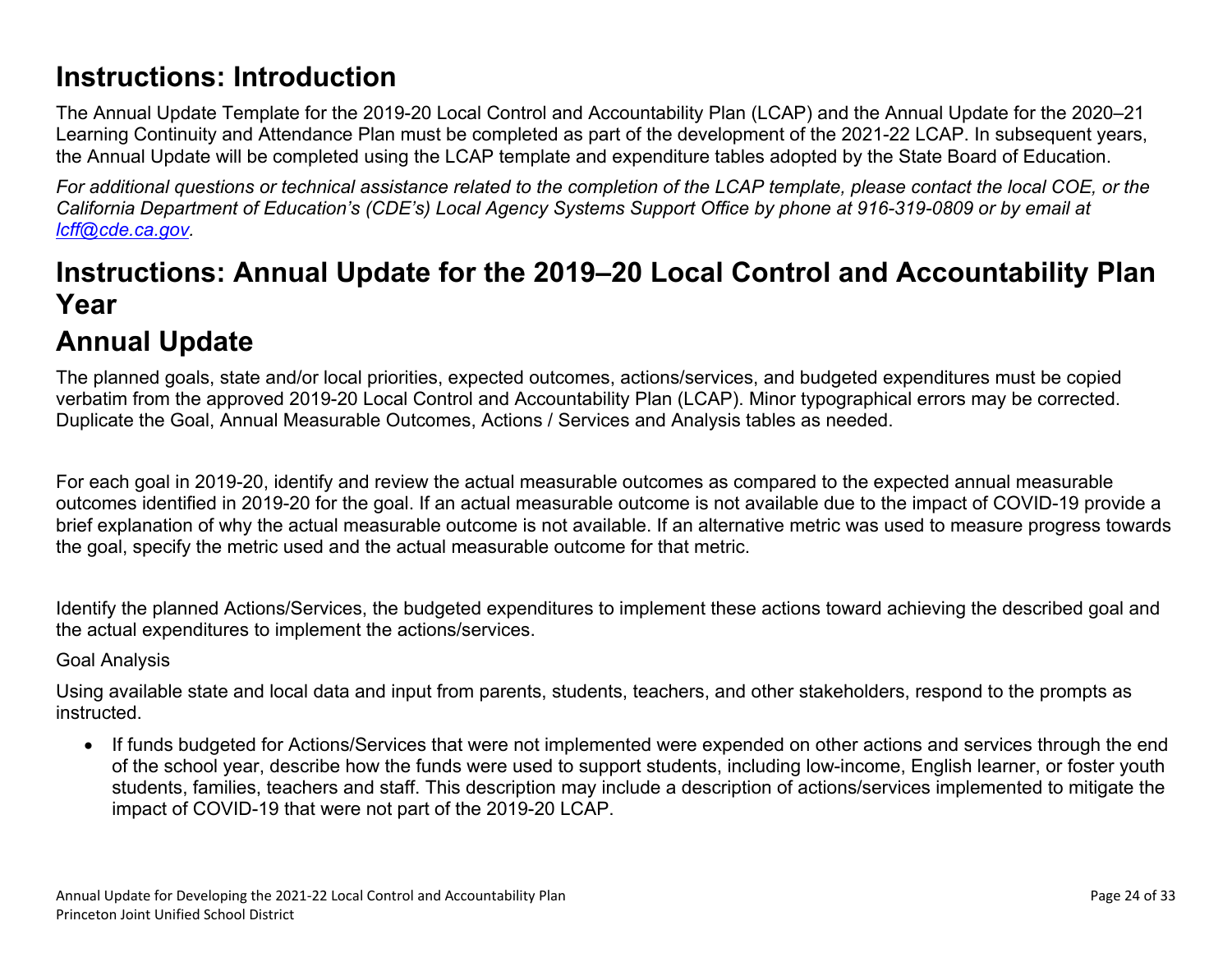Describe the overall successes and challenges in implementing the actions/services. As part of the description, specify which actions/services were not implemented due to the impact of COVID-19, as applicable. To the extent practicable, LEAs are encouraged to include a description of the overall effectiveness of the actions/services to achieve the goal.

# **Instructions: Annual Update for the 2020–21 Learning Continuity and Attendance Plan**

# **Annual Update**

The action descriptions and budgeted expenditures must be copied verbatim from the 2020-21 Learning Continuity and Attendance Plan. Minor typographical errors may be corrected.

## **Actions Related to In-Person Instructional Offerings**

- In the table, identify the planned actions and the budgeted expenditures to implement actions related to in-person instruction and the estimated actual expenditures to implement the actions. Add additional rows to the table as needed.
- Describe any substantive differences between the planned actions and/or budgeted expenditures for in-person instruction and what was implemented and/or expended on the actions, as applicable.
- Using available state and/or local data and feedback from stakeholders, including parents, students, teachers and staff, describe the successes and challenges experienced in implementing in-person instruction in the 2020-21 school year, as applicable. If inperson instruction was not provided to any students in 2020-21, please state as such.

## **Actions Related to the Distance Learning Program**

- In the table, identify the planned actions and the budgeted expenditures to implement actions related to the distance learning program and the estimated actual expenditures to implement the actions. Add additional rows to the table as needed.
- Describe any substantive differences between the planned actions and/or budgeted expenditures for the distance learning program and what was implemented and/or expended on the actions, as applicable.
- Using available state and/or local data and feedback from stakeholders, including parents, students, teachers and staff, describe the successes and challenges experienced in implementing distance learning in the 2020-21 school year in each of the following areas, as applicable:
	- o Continuity of Instruction,
	- o Access to Devices and Connectivity,

Annual Update for Developing the 2021-22 Local Control and Accountability Plan Page 25 of 33 Princeton Joint Unified School District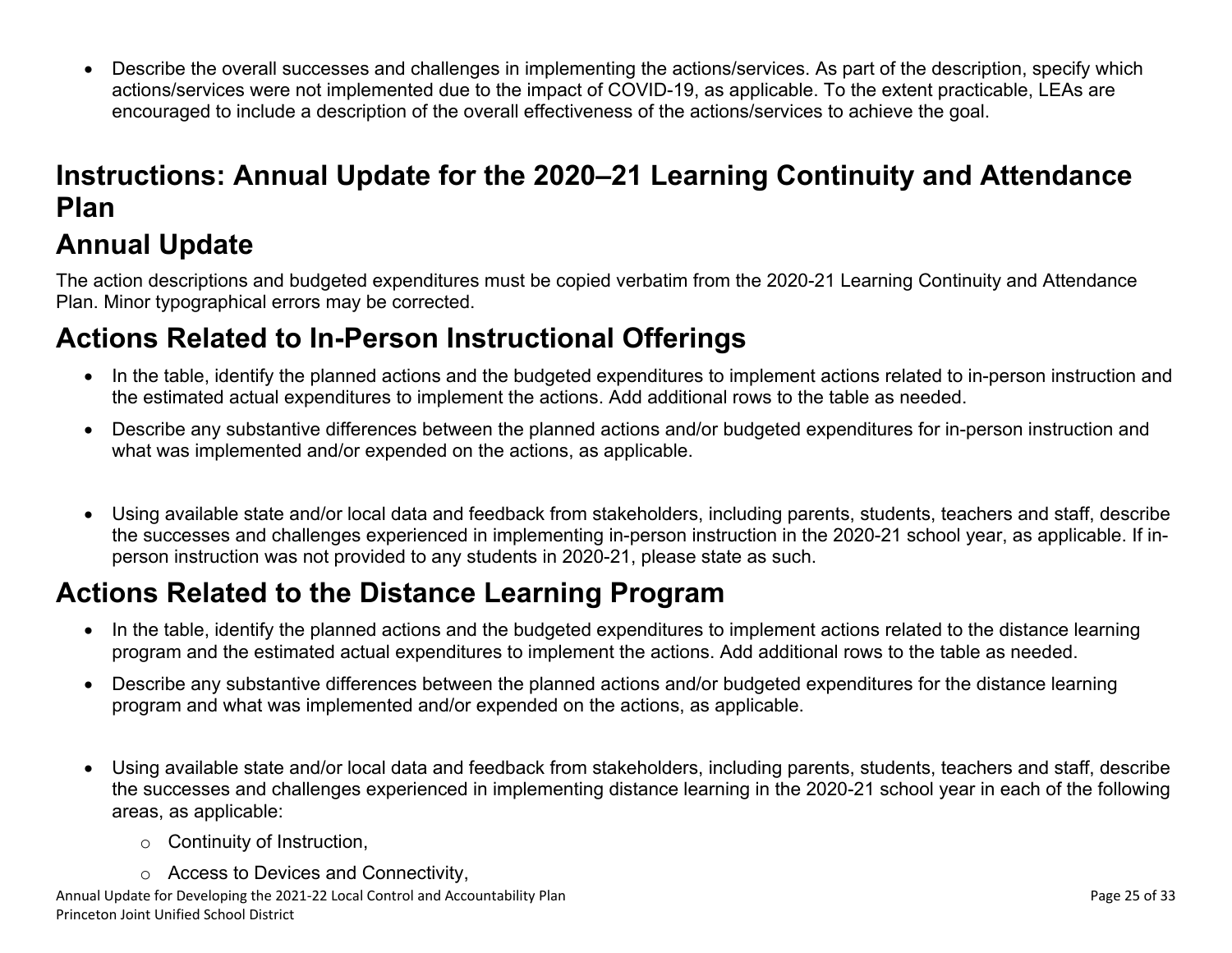- o Pupil Participation and Progress,
- o Distance Learning Professional Development,
- o Staff Roles and Responsibilities, and
- o Supports for Pupils with Unique Needs, including English learners, pupils with exceptional needs served across the full continuum of placements, pupils in foster care, and pupils who are experiencing homelessness

To the extent practicable, LEAs are encouraged to include an analysis of the effectiveness of the distance learning program to date. If distance learning was not provided to any students in 2020-21, please state as such.

# **Actions Related to Pupil Learning Loss**

- In the table, identify the planned actions and the budgeted expenditures to implement actions related to addressing pupil learning loss and the estimated actual expenditures to implement the actions. Add additional rows to the table as needed.
- Describe any substantive differences between the planned actions and/or budgeted expenditures for addressing pupil learning loss and what was implemented and/or expended on the actions, as applicable.
- Using available state and/or local data and feedback from stakeholders, including parents, students, teachers and staff, describe the successes and challenges experienced in addressing Pupil Learning Loss in the 2020-21 school year, as applicable. To the extent practicable, include an analysis of the effectiveness of the efforts to address pupil learning loss, including for pupils who are English learners; low-income; foster youth; pupils with exceptional needs; and pupils who are experiencing homelessness, as applicable.

# **Analysis of Mental Health and Social and Emotional Well-Being**

 Using available state and/or local data and feedback from stakeholders, including parents, students, teachers and staff, describe the successes and challenges experienced in monitoring and supporting Mental Health and Social and Emotional Well-Being of both pupils and staff during the 2020-21 school year, as applicable.

# **Analysis of Pupil and Family Engagement and Outreach**

 Using available state and/or local data and feedback from stakeholders, including parents, students, teachers and staff, describe the successes and challenges related to pupil engagement and outreach during the 2020-21 school year, including implementing tiered reengagement strategies for pupils who were absent from distance learning and the efforts of the LEA in reaching out to pupils and their parents or guardians when pupils were not meeting compulsory education requirements or engaging in instruction, as applicable.

# **Analysis of School Nutrition**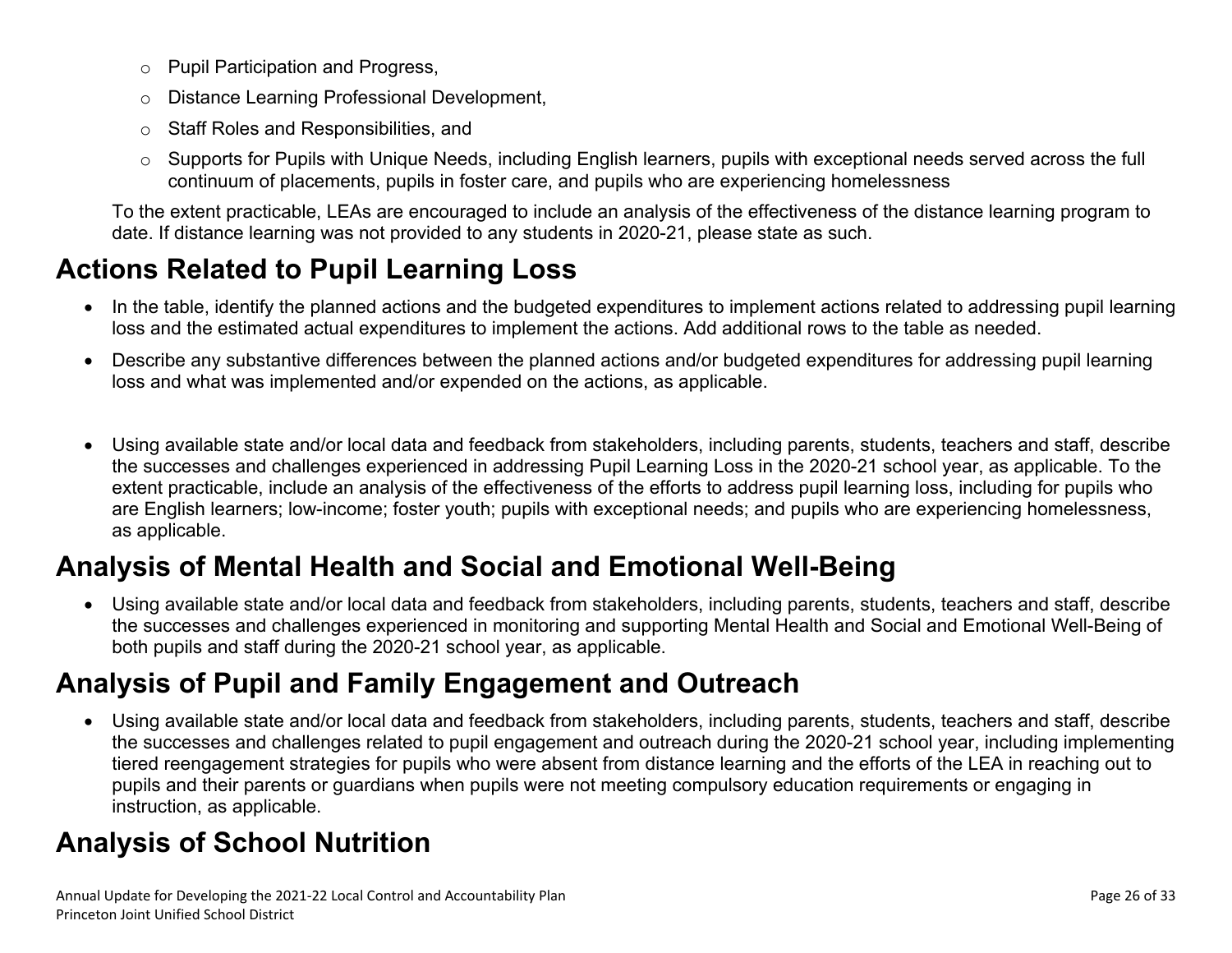Using available state and/or local data and feedback from stakeholders, including parents, students, teachers and staff, describe the successes and challenges experienced in providing nutritionally adequate meals for all pupils during the 2020-21 school year, whether participating in in-person instruction or distance learning, as applicable.

# **Analysis of Additional Actions to Implement the Learning Continuity Plan**

- In the table, identify the section, the planned actions and the budgeted expenditures for the additional actions and the estimated actual expenditures to implement the actions, as applicable. Add additional rows to the table as needed.
- Describe any substantive differences between the planned actions and/or budgeted expenditures for the additional actions to implement the learning continuity plan and what was implemented and/or expended on the actions, as applicable.

# **Overall Analysis of the 2020-21 Learning Continuity and Attendance Plan**

The Overall Analysis prompts are to be responded to only once, following an analysis of the Learning Continuity and Attendance Plan.

- Provide an explanation of how the lessons learned from implementing in-person and distance learning programs in 2020-21 have informed the development of goals and actions in the 2021–24 LCAP.
	- o As part of this analysis, LEAs are encouraged to consider how their ongoing response to the COVID-19 pandemic has informed the development of goals and actions in the 2021–24 LCAP, such as health and safety considerations, distance learning, monitoring and supporting mental health and social-emotional well-being and engaging pupils and families.
- Provide an explanation of how pupil learning loss continues to be assessed and addressed in the 2021–24 LCAP, especially for pupils with unique needs (including low income students, English learners, pupils with disabilities served across the full continuum of placements, pupils in foster care, and pupils who are experiencing homelessness).
- Describe any substantive differences between the actions and/or services identified as contributing towards meeting the increased or improved services requirement, pursuant to *California Code of Regulations*, Title 5 (5 *CCR*) Section 15496, and the actions and/or services that the LEA implemented to meet the increased or improved services requirement. If the LEA has provided a description of substantive differences to actions and/or services identified as contributing towards meeting the increased or improved services requirement within the In-Person Instruction, Distance Learning Program, Learning Loss, or Additional Actions sections of the Annual Update the LEA is not required to include those descriptions as part of this description.

## **Overall Analysis of the 2019-20 LCAP and the 2020-21 Learning Continuity and Attendance Plan**

The Overall Analysis prompt is to be responded to only once, following the analysis of both the 2019-20 LCAP and the 2020-21 Learning Continuity and Attendance Plan.

 Describe how the analysis and reflection related to student outcomes in the 2019-20 LCAP and 2020-21 Learning Continuity and Attendance Plan have informed the development of the 21-22 through 23-24 LCAP, as applicable.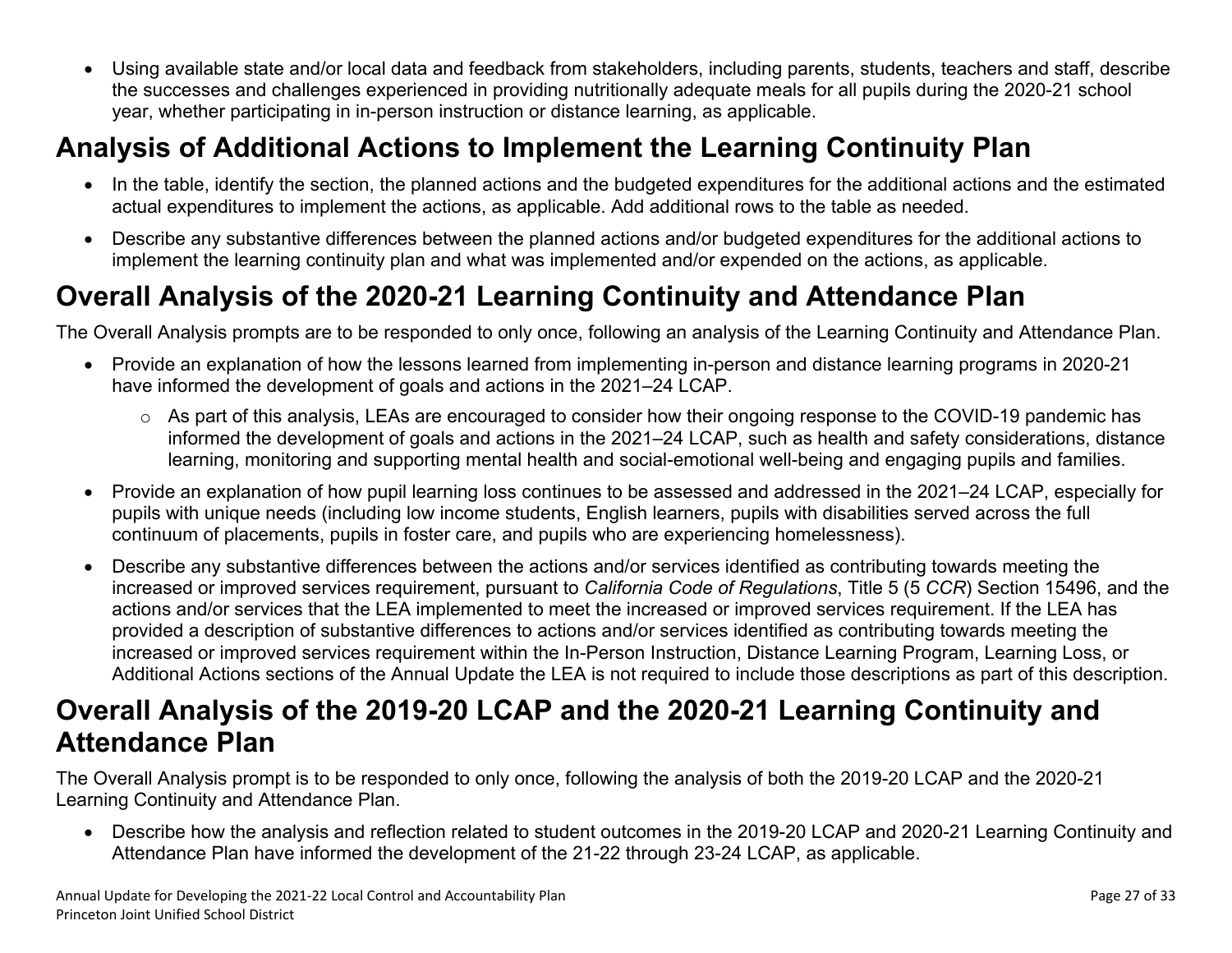California Department of Education January 2021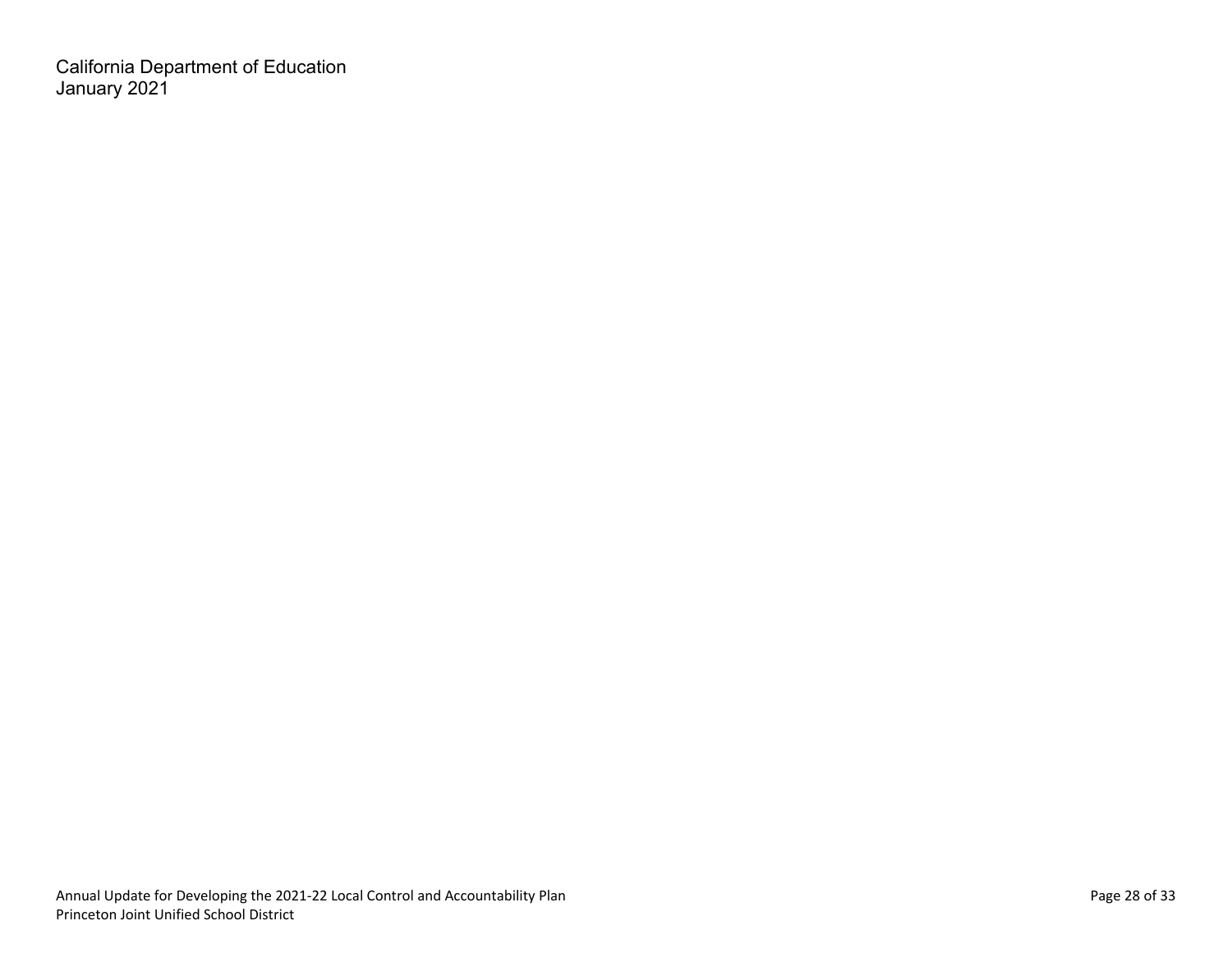# **Annual Update for the 2019–20 Local Control and Accountability Plan Year Expenditure Summary**

| <b>Total Expenditures by Funding Source</b> |                                                    |                                                  |  |
|---------------------------------------------|----------------------------------------------------|--------------------------------------------------|--|
| <b>Funding Source</b>                       | 2019-20<br><b>Annual Update</b><br><b>Budgeted</b> | 2019-20<br><b>Annual Update</b><br><b>Actual</b> |  |
| <b>All Funding Sources</b>                  | 1,478,657.00                                       | 1,479,152.00                                     |  |
|                                             | 0.00                                               | 0.00                                             |  |
| Base                                        | 1,398,860.00                                       | 0.00                                             |  |
| <b>Federal Funds</b>                        | 19,394.00                                          | 19,394.00                                        |  |
| LCFF Base                                   | 0.00                                               | 1,399,355.00                                     |  |
| Lottery                                     | 26,163.00                                          | 26,163.00                                        |  |
| Other                                       | 34,240.00                                          | 34,240.00                                        |  |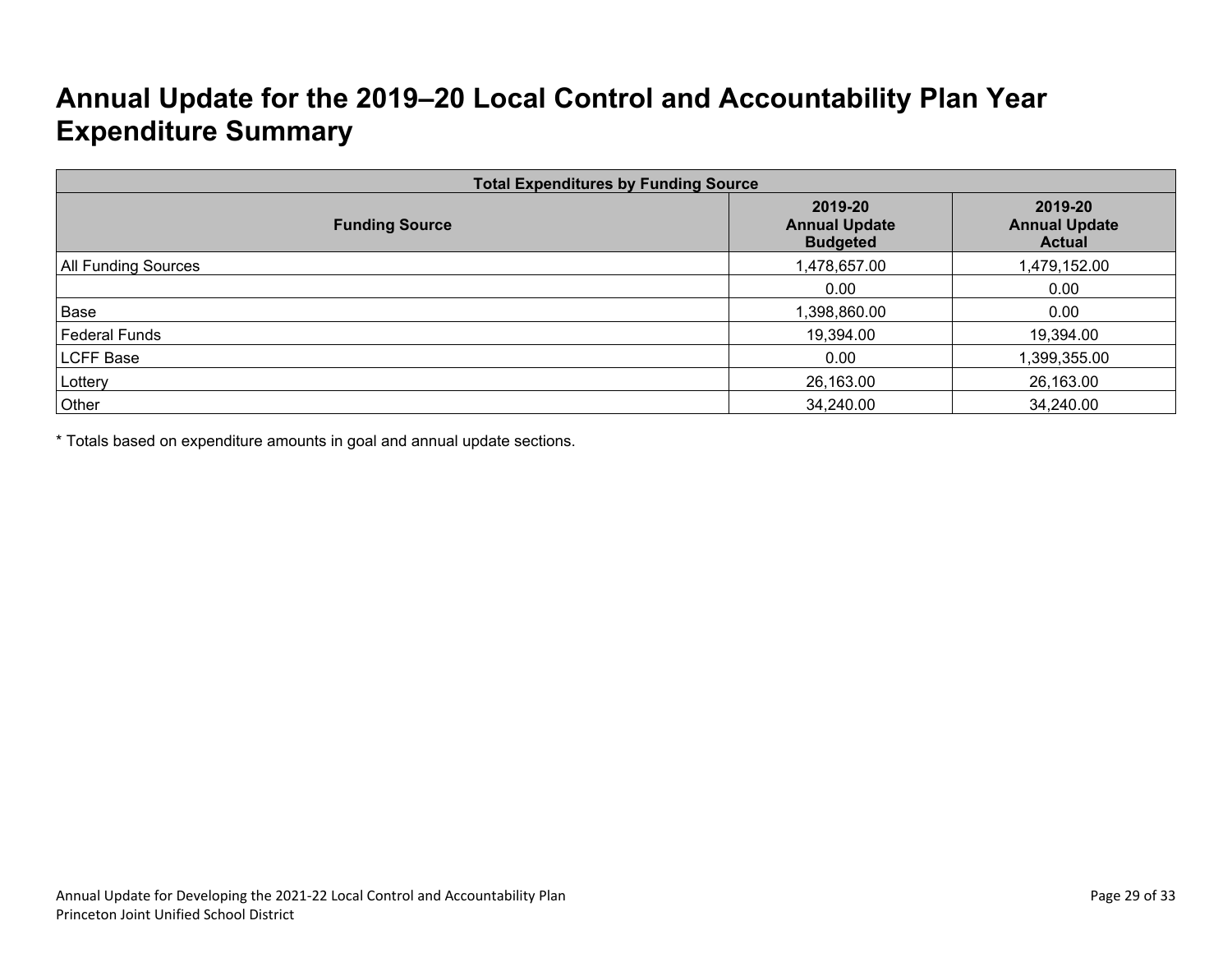| <b>Total Expenditures by Object Type</b>                          |                                                    |                                                  |  |
|-------------------------------------------------------------------|----------------------------------------------------|--------------------------------------------------|--|
| <b>Object Type</b>                                                | 2019-20<br><b>Annual Update</b><br><b>Budgeted</b> | 2019-20<br><b>Annual Update</b><br><b>Actual</b> |  |
| All Expenditure Types                                             | 1,478,657.00                                       | ,479,152.00                                      |  |
|                                                                   | 0.00                                               | 0.00                                             |  |
| 1000-1999: Certificated Personnel Salaries                        | 601,720.00                                         | 601,720.00                                       |  |
| 2000-2999: Classified Personnel Salaries                          | 374,732.00                                         | 494,184.00                                       |  |
| 3000-3999: Employee Benefits                                      | 360,816.00                                         | 241,364.00                                       |  |
| 4000-4999: Books And Supplies                                     | 26,163.00                                          | 26,163.00                                        |  |
| 5000-5999: Services And Other Operating Expenditures              | 99,426.00                                          | 99,921.00                                        |  |
| 5800: Professional/Consulting Services And Operating Expenditures | 15,800.00                                          | 15,800.00                                        |  |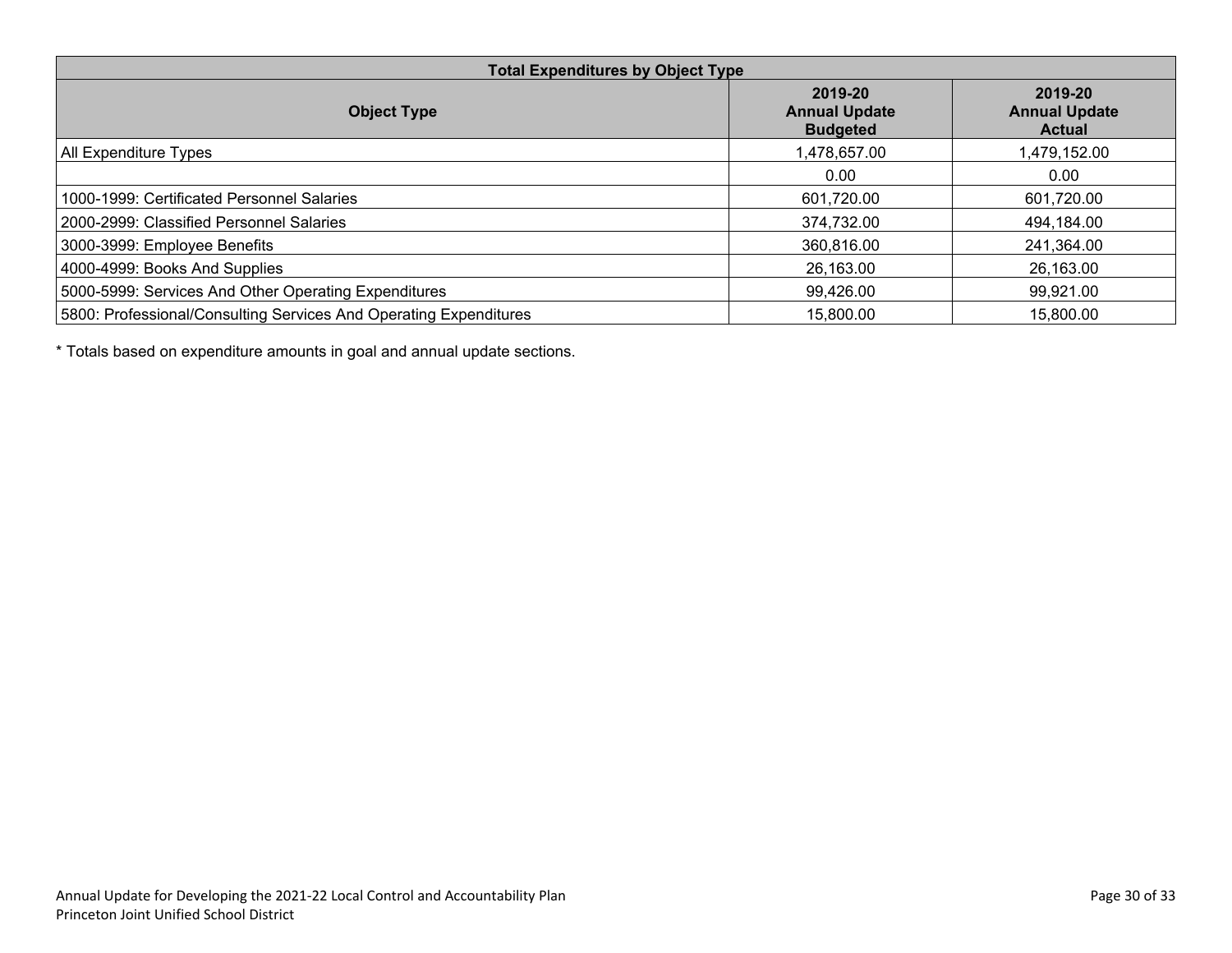| <b>Total Expenditures by Object Type and Funding Source</b>                 |                       |                                                    |                                                  |
|-----------------------------------------------------------------------------|-----------------------|----------------------------------------------------|--------------------------------------------------|
| <b>Object Type</b>                                                          | <b>Funding Source</b> | 2019-20<br><b>Annual Update</b><br><b>Budgeted</b> | 2019-20<br><b>Annual Update</b><br><b>Actual</b> |
| All Expenditure Types                                                       | All Funding Sources   | 1,478,657.00                                       | 1,479,152.00                                     |
|                                                                             |                       | 0.00                                               | 0.00                                             |
| 1000-1999: Certificated Personnel Salaries                                  | Base                  | 601,720.00                                         | 0.00                                             |
| 1000-1999: Certificated Personnel Salaries                                  | <b>LCFF Base</b>      | 0.00                                               | 601,720.00                                       |
| 2000-2999: Classified Personnel Salaries                                    | Base                  | 355,338.00                                         | 0.00                                             |
| 2000-2999: Classified Personnel Salaries                                    | <b>Federal Funds</b>  | 19,394.00                                          | 19,394.00                                        |
| 2000-2999: Classified Personnel Salaries                                    | <b>LCFF Base</b>      | 0.00                                               | 474,790.00                                       |
| 3000-3999: Employee Benefits                                                | Base                  | 348,376.00                                         | 0.00                                             |
| 3000-3999: Employee Benefits                                                | <b>LCFF Base</b>      | 0.00                                               | 228,924.00                                       |
| 3000-3999: Employee Benefits                                                | Other                 | 12,440.00                                          | 12,440.00                                        |
| 4000-4999: Books And Supplies                                               | Lottery               | 26,163.00                                          | 26,163.00                                        |
| 5000-5999: Services And Other Operating<br><b>Expenditures</b>              | Base                  | 77,626.00                                          | 0.00                                             |
| 5000-5999: Services And Other Operating<br><b>Expenditures</b>              | <b>LCFF Base</b>      | 0.00                                               | 78,121.00                                        |
| 5000-5999: Services And Other Operating<br><b>Expenditures</b>              | Other                 | 21,800.00                                          | 21,800.00                                        |
| 5800: Professional/Consulting Services And<br><b>Operating Expenditures</b> | Base                  | 15,800.00                                          | 0.00                                             |
| 5800: Professional/Consulting Services And<br><b>Operating Expenditures</b> | <b>LCFF Base</b>      | 0.00                                               | 15,800.00                                        |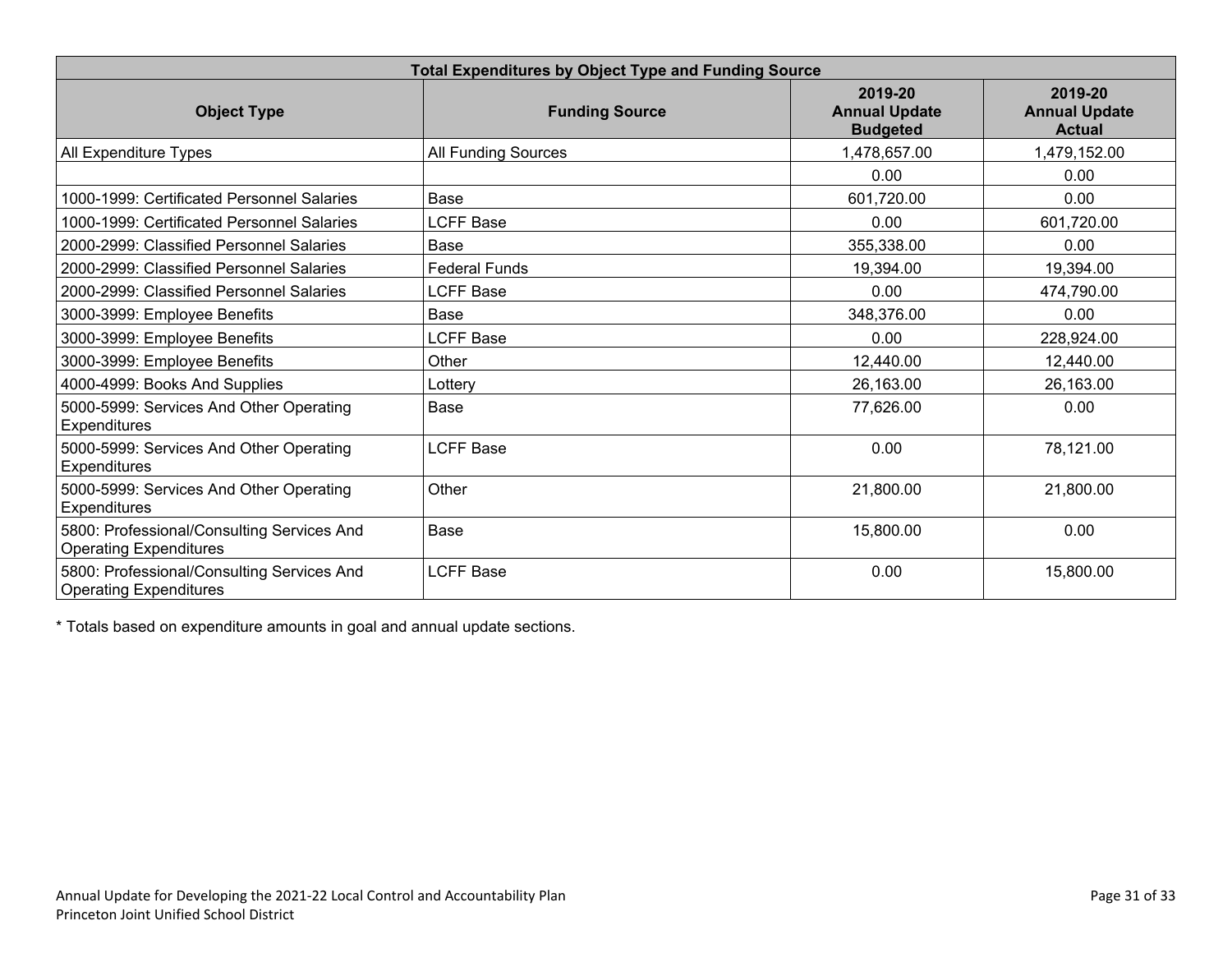| <b>Total Expenditures by Goal</b> |                                                    |                                                  |  |
|-----------------------------------|----------------------------------------------------|--------------------------------------------------|--|
| Goal                              | 2019-20<br><b>Annual Update</b><br><b>Budgeted</b> | 2019-20<br><b>Annual Update</b><br><b>Actual</b> |  |
| Goal 1                            | 1,433,323.00                                       | 1,433,323.00                                     |  |
| Goal 2                            | 44,834.00                                          | 44,834.00                                        |  |
| Goal 3                            | 500.00                                             | 995.00                                           |  |